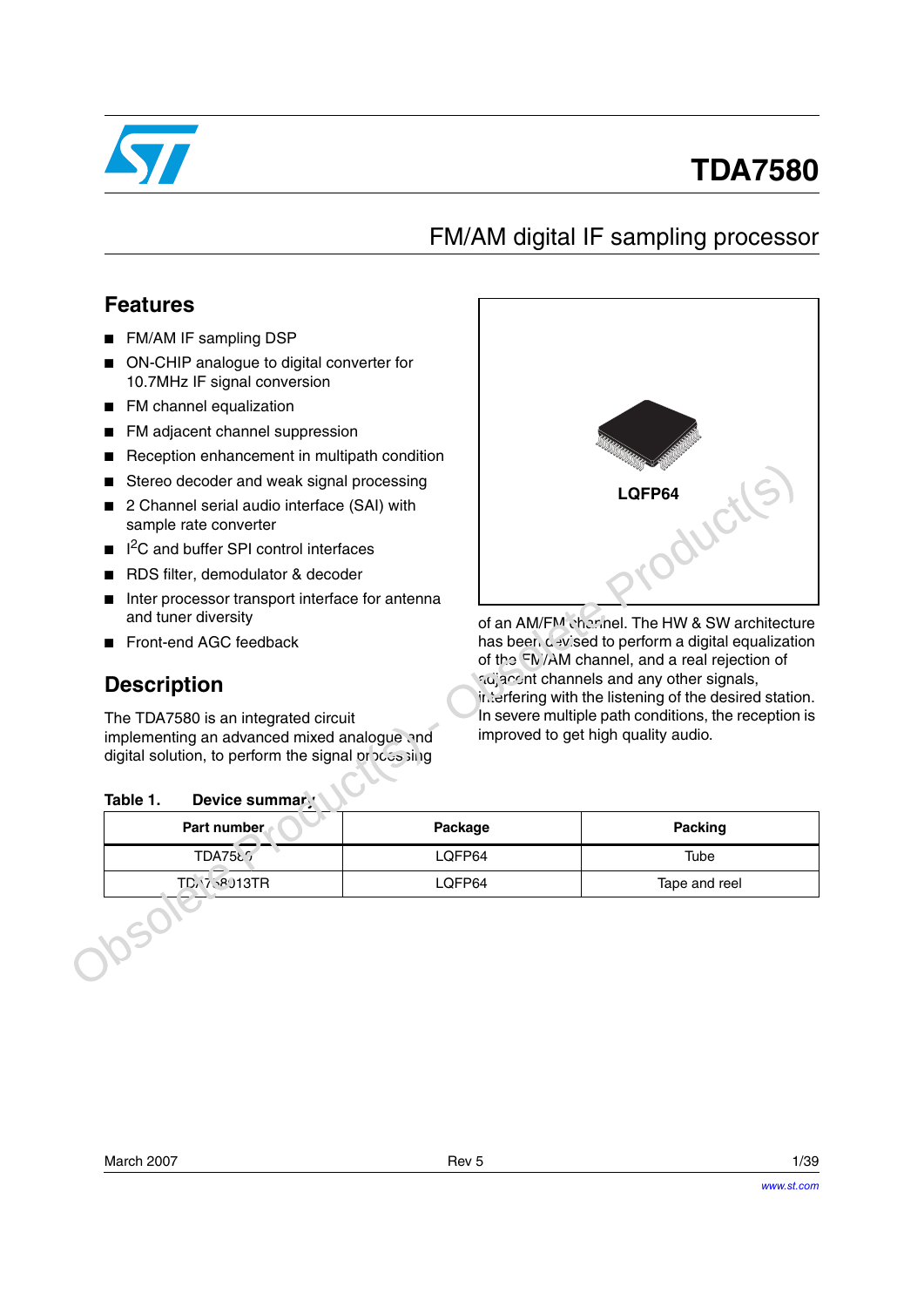$\sqrt{2}$ 

# **Contents**

| 1              |                                                                            |
|----------------|----------------------------------------------------------------------------|
| $\overline{2}$ |                                                                            |
|                | 2.1                                                                        |
|                | 2.2                                                                        |
| 3              |                                                                            |
| 4              |                                                                            |
| 5              |                                                                            |
| 6              | Inter processor transport interface for antenna diversity 26               |
| $\overline{7}$ |                                                                            |
| 8              | Functional description<br>8.1 24 bit DSP core<br>8.2 DSP peripherals<br>29 |
|                |                                                                            |
|                |                                                                            |
|                | Clock generation unit (CGU) and oscillator  29<br>8.3                      |
|                | 8.4                                                                        |
|                | 8.5                                                                        |
|                | 8.6                                                                        |
|                | 8.7                                                                        |
|                | 8.8                                                                        |
|                | 8.9                                                                        |
|                | 8.10                                                                       |
|                | 8.11                                                                       |
|                | 8.12                                                                       |
|                | 8.13                                                                       |
|                | 8.14                                                                       |
| 9              |                                                                            |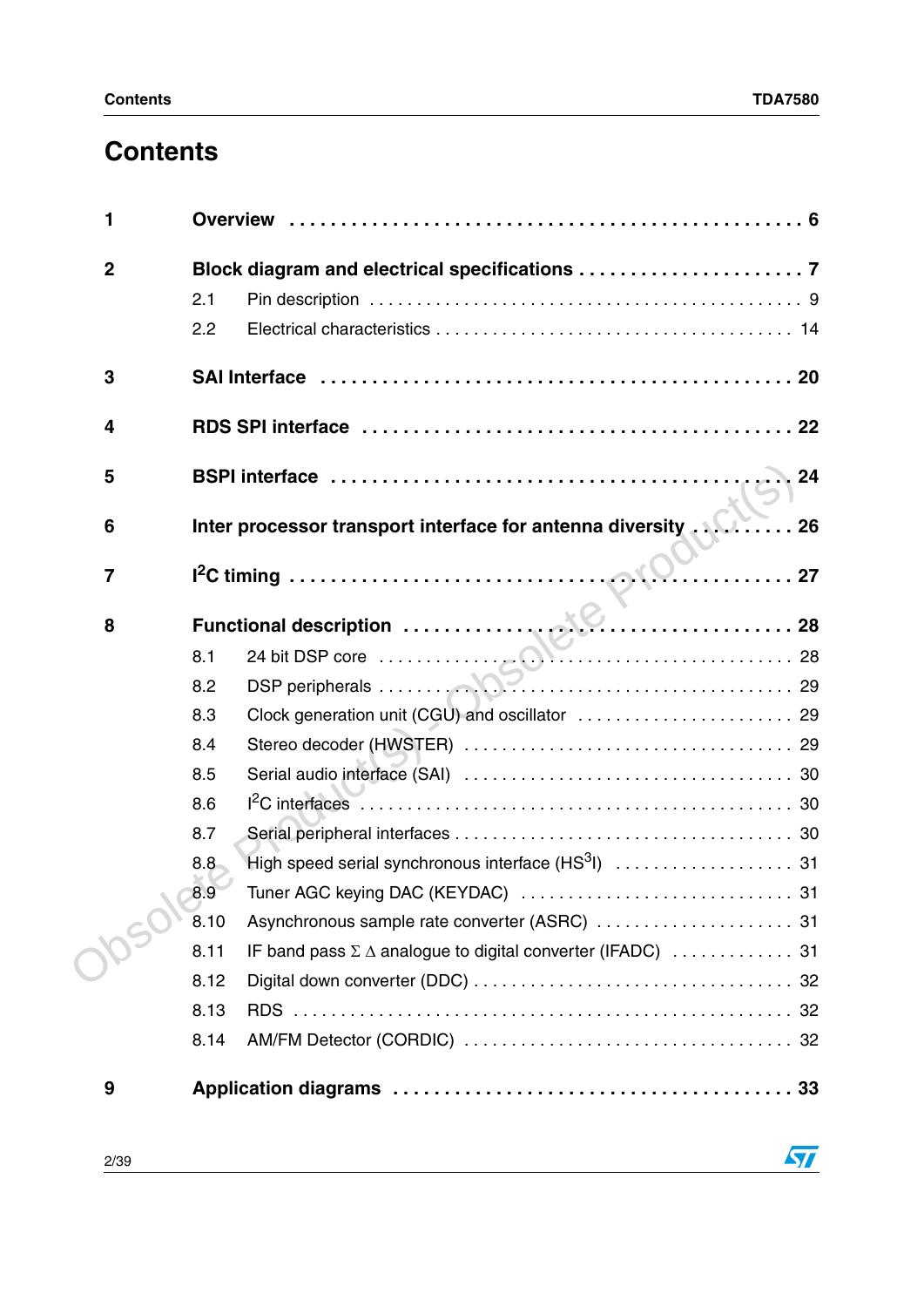| 10     |  |
|--------|--|
| $11 -$ |  |
| 12     |  |

Obsolete Product(s) - Obsolete Product(s)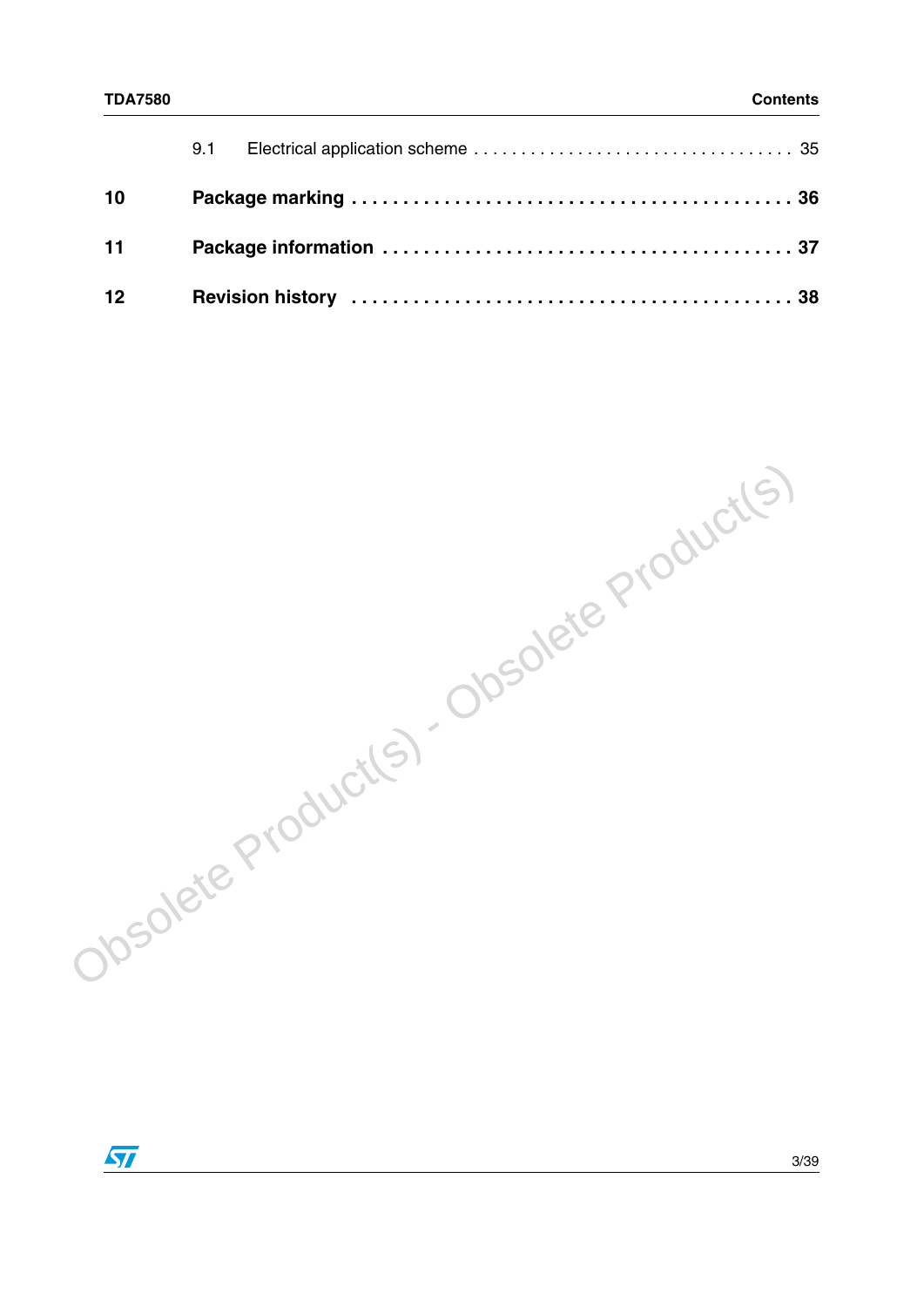# **List of tables**

| Table 1.  |                               |  |
|-----------|-------------------------------|--|
| Table 2.  |                               |  |
| Table 3.  |                               |  |
| Table 4.  |                               |  |
| Table 5.  |                               |  |
| Table 6.  |                               |  |
| Table 7.  |                               |  |
| Table 8.  |                               |  |
| Table 9.  |                               |  |
| Table 11. |                               |  |
| Table 12. |                               |  |
| Table 13. |                               |  |
| Table 14. |                               |  |
| Table 15. |                               |  |
| Table 16. |                               |  |
| Table 17. |                               |  |
| Table 18. |                               |  |
| Table 19. |                               |  |
| Table 20. |                               |  |
| Table 21. |                               |  |
|           |                               |  |
|           | Josolete Product(s). Obsolete |  |

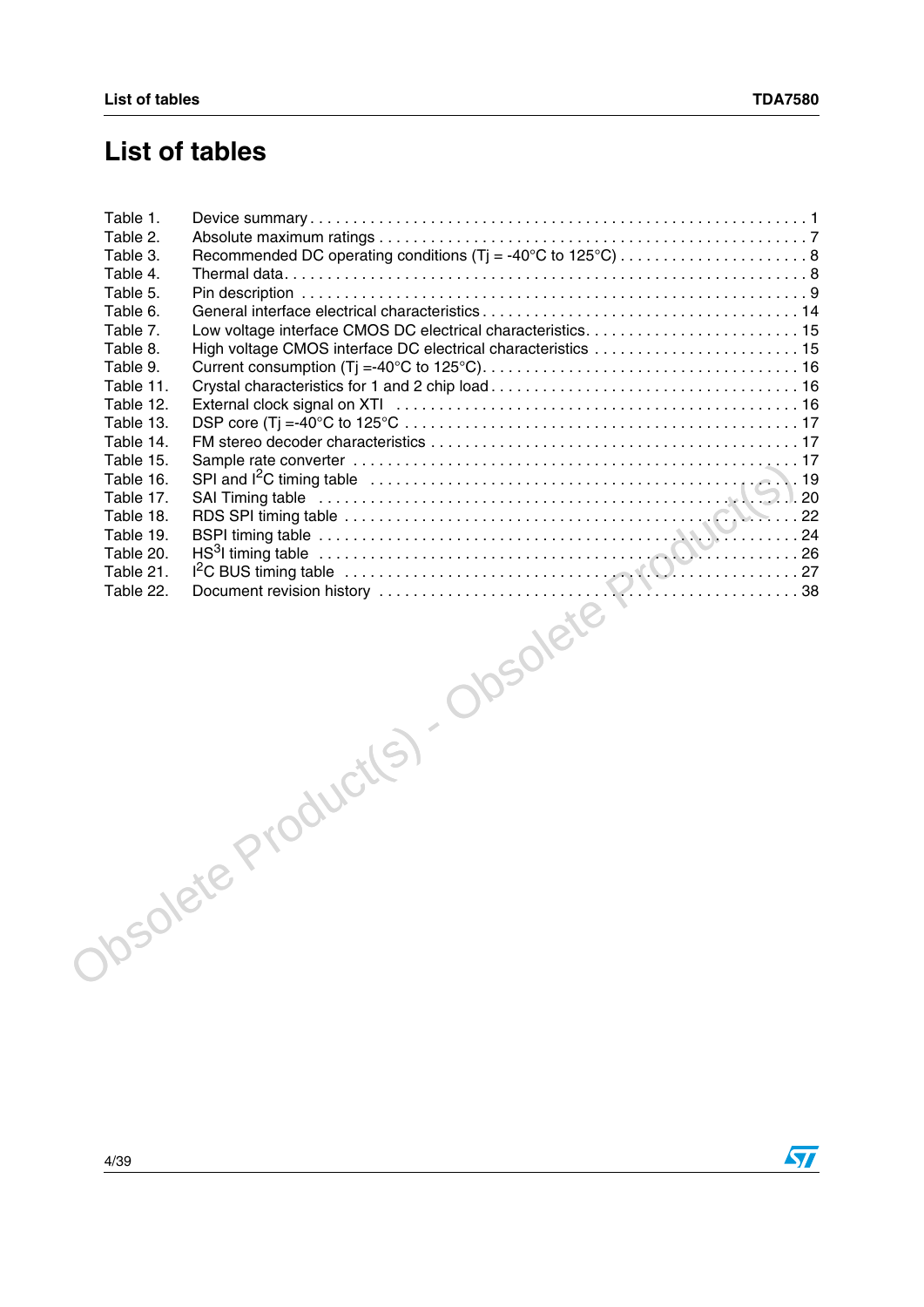# **List of figures**

| Figure 1. |                                                                                                                                                                                                                                |  |
|-----------|--------------------------------------------------------------------------------------------------------------------------------------------------------------------------------------------------------------------------------|--|
| Figure 2. |                                                                                                                                                                                                                                |  |
| Figure 3. |                                                                                                                                                                                                                                |  |
| Figure 4. |                                                                                                                                                                                                                                |  |
| Figure 5. |                                                                                                                                                                                                                                |  |
| Figure 6. |                                                                                                                                                                                                                                |  |
| Figure 7. | SAI protocol (when: RLRS=1; RREL=0; RCKP=1; RDIR=1) 21                                                                                                                                                                         |  |
| Figure 8. | SAI protocol (when: RLRS=0; RREL=0; RCKP=0; RDIR=0)  21                                                                                                                                                                        |  |
|           |                                                                                                                                                                                                                                |  |
|           |                                                                                                                                                                                                                                |  |
|           |                                                                                                                                                                                                                                |  |
|           |                                                                                                                                                                                                                                |  |
|           |                                                                                                                                                                                                                                |  |
|           |                                                                                                                                                                                                                                |  |
|           |                                                                                                                                                                                                                                |  |
|           |                                                                                                                                                                                                                                |  |
|           |                                                                                                                                                                                                                                |  |
|           |                                                                                                                                                                                                                                |  |
|           |                                                                                                                                                                                                                                |  |
|           |                                                                                                                                                                                                                                |  |
|           |                                                                                                                                                                                                                                |  |
|           |                                                                                                                                                                                                                                |  |
|           | All the Production of the Production of the Contract of Contract of the Contract of Contract of the Contract of Contract of the Contract of the Contract of the Contract of the Contract of the Contract of the Contract of th |  |

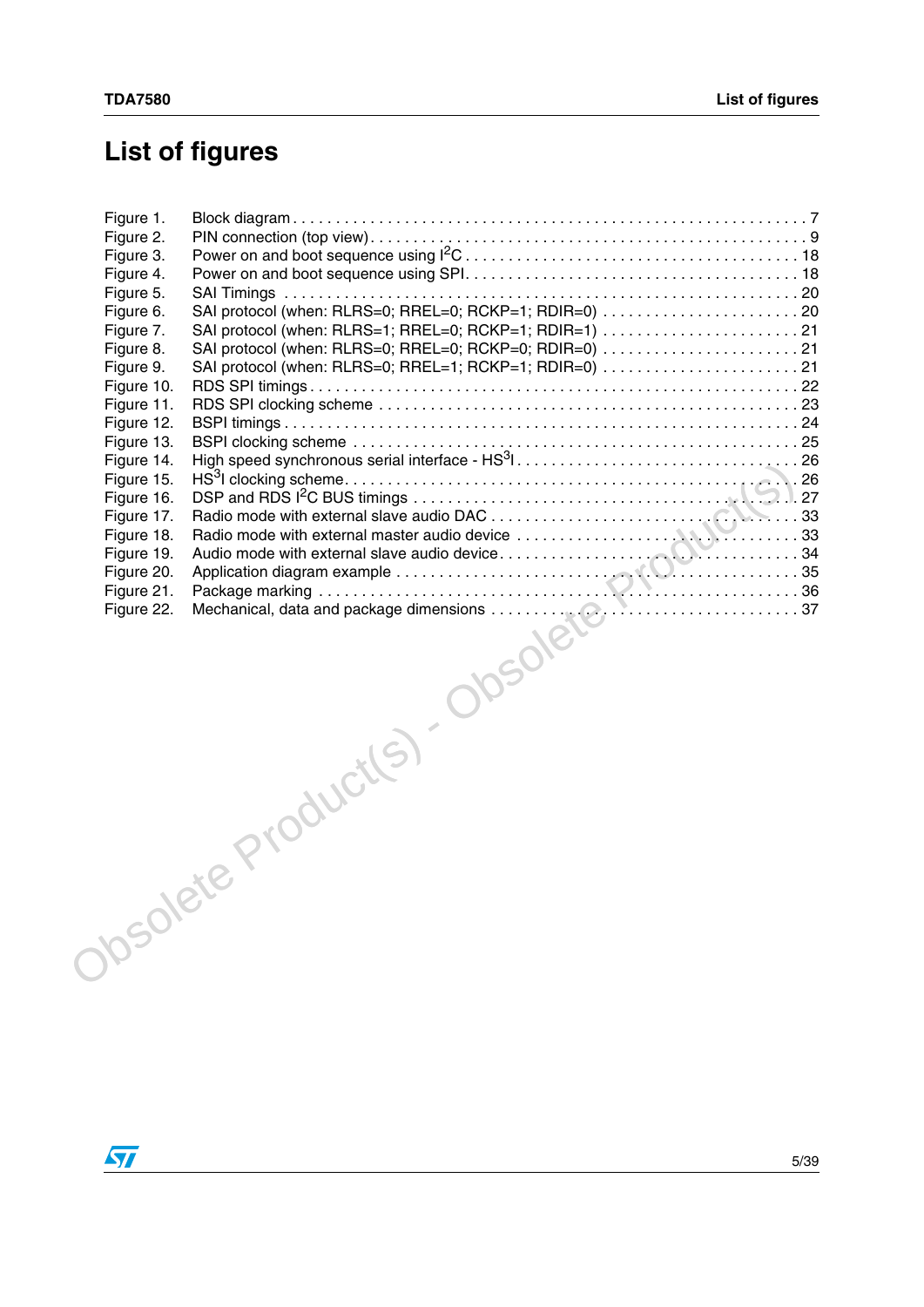### <span id="page-5-0"></span>**1 Overview**

The algorithm is self-adaptive, thus it requires no "on-the-field" adjustments after the parameters optimization.

The chip embeds a *Band Pass Sigma Delta Analogue to Digital Converter* for 10.7MHz IF conversion from a "tuner device" (the TDA7515 is highly recommended).

The 24bit DSP allows flexibility in the algorithms implementation, thus giving some freedom for customer required features. The total processing power offers a significant headroom for customer's software requirement, even when the channel equalization and the decoding software is running. the program and data memory space can be loaded from an external non volatile memory via I<sup>2</sup>C or SPI.

The oscillator module works with an external 74.1MHz quartz crystal. It has very low electro magnetic interference, as it introduces very low distortion, and in any case harmonics fall outside the radio bandwidth.

The companion tuner device receives the reference clock through a differential ended interface, which works off the oscillator module by properly dividing down the master clock frequency. That allows the overall system saving an additional crystal for the tuner.

After the IF conversion, the digitized baseband signal passes through the base band processing section, either FM or AM, depending on the listener selection. The FM base band processing comprises of stereo decoder, spike detection and noise blanking. The AM noise blanking is fully software implemented.

The internal RDS filter, demodulator and decoder features complete functions to have the output data available through either  $I<sup>2</sup>C$  or SPI interface. No DSP support is needed but at start-up, so that RDS can work in background and in parallel with other DSP processing. This mode (RDS only) allows current consumption saving for low power application modes.

The companion tuner device receives the reference clock through a differential ended<br>thretakes, which works off the oscillator module by properly dividing down the master clock<br>frequency. That allows the overall system sa An  $I<sup>2</sup>C/SPI$  interface is available for any control and communication with the main micro, as well as RDS data interface. The DSP SPI block embeds a 10 words FIFO for both transmit and receive channels, to lighten the DSP task and frequently respond to the interrupt from the control interface.

Serial audio interface (SAI) is the ideal solution for the audio data transfer, both transmit and receive: either master or slave. The flexibility of this module gives a wide choice of different protocols, including  $I^2S$ . Two fully independent bidirectional data channels, with separate clocks allows the use of TDA7580 as general purpose digital audio processor.

A fully asynchronous sample rate converter (ASRC) is available as a peripheral prior to sending audio data out via the SAI, so that internal audio sampling rate (~36kHz and FM/AM mode) can be adapted by upconversion to any external rate.

An inter processor transport interface  $(HS<sup>3</sup>I, hich speed synchronous serial interface)$  is also available for a modular system which implements *Dual Tuner Diversity*, thus enhancing the overall system performance. It is about a synchronous serial interface which exchanges data up to the MPX rate. It has been designed to reduce the electro magnetic interference toward the sensitive analogue signal from the tuner.

General purpose I/O registers are connected to and controlled by the DSP, by means of memory map.

A debug and test interface is available for on chip software debug as well as for internal registers read/write operation.



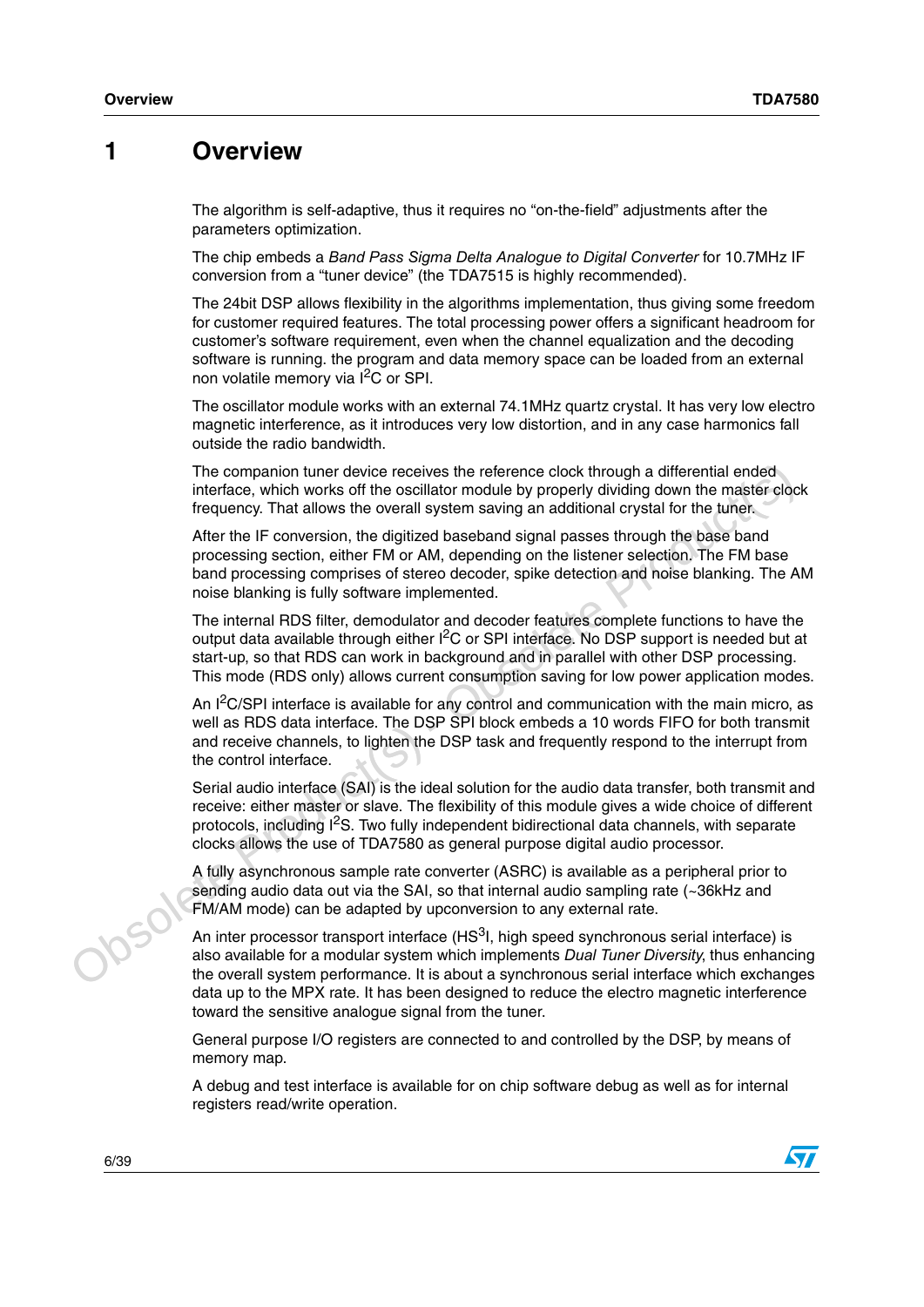# <span id="page-6-0"></span>**2 Block diagram and electrical specifications**



### <span id="page-6-2"></span>**Figure 1. Block diagram**

<span id="page-6-1"></span>Table 2. **Absolute maximum ratings** 

|                             | CGU<br>Oscillator                                                                                                                                                                                                                     |                         | <b>SRC</b>               |             |
|-----------------------------|---------------------------------------------------------------------------------------------------------------------------------------------------------------------------------------------------------------------------------------|-------------------------|--------------------------|-------------|
| Table 2.                    | Absolute maximum ratings                                                                                                                                                                                                              |                         |                          |             |
| Symbol                      | <b>Parameter</b>                                                                                                                                                                                                                      |                         | <b>Value</b>             | Unit        |
| $V_{DD}$                    | Power supplies (1)                                                                                                                                                                                                                    | Nom. 1.8V               | $-0.5$ to 2.5            | $\vee$      |
| V <sub>DD3</sub>            |                                                                                                                                                                                                                                       | Nom. 3.3V               | $-0.5$ to $4.0$          | v           |
|                             | Analog input or output voltage belonging to 3.3V IO ring<br>$(V_{\text{DDSD}}$ , $V_{\text{DDOSC}})$                                                                                                                                  |                         | $-0.5$ to $4.0$          | v           |
|                             | Digital input or output voltage, 5V tolerant                                                                                                                                                                                          | Normal <sup>(2)</sup>   | $-0.5$ to $6.50$         | V           |
|                             |                                                                                                                                                                                                                                       | Failsafe <sup>(3)</sup> | $-0.5$ to $3.80$         | V           |
|                             | All remaining digital input or output voltage                                                                                                                                                                                         | Nom. 1.8V               | $-0.5$ to (VDD $+0.5$ )  | $\vee$      |
|                             |                                                                                                                                                                                                                                       | Nom. 3.3V               | $-0.5$ to (VDD3 $+0.5$ ) |             |
|                             | Operating junction temperature range                                                                                                                                                                                                  |                         | -40 to 125               | $^{\circ}C$ |
| $\mathsf{T}_{\textsf{stg}}$ | Storage temperature                                                                                                                                                                                                                   |                         | $-55$ to 150             | °C          |
|                             | V <sub>DD3</sub> refers to all of the nominal 3.3V power supplies (V <sub>DDH</sub> , V <sub>OSC</sub> , V <sub>DDSD</sub> ). V <sub>DD</sub> refers to all of the nominal 1.8V power supplies (V <sub>DD</sub> , V <sub>MTR</sub> ). |                         |                          |             |
| 2.                          | During Normal Mode operation $V_{DD3}$ is always available as specified.                                                                                                                                                              |                         |                          |             |
| 3.                          | During Fail-safe Mode operation $V_{DD3}$ may be not available.                                                                                                                                                                       |                         |                          |             |

### **Warning: Operation at or beyond these limits may result in permanent damage to the device. Normal operation is not guaranteed at these extremes.**

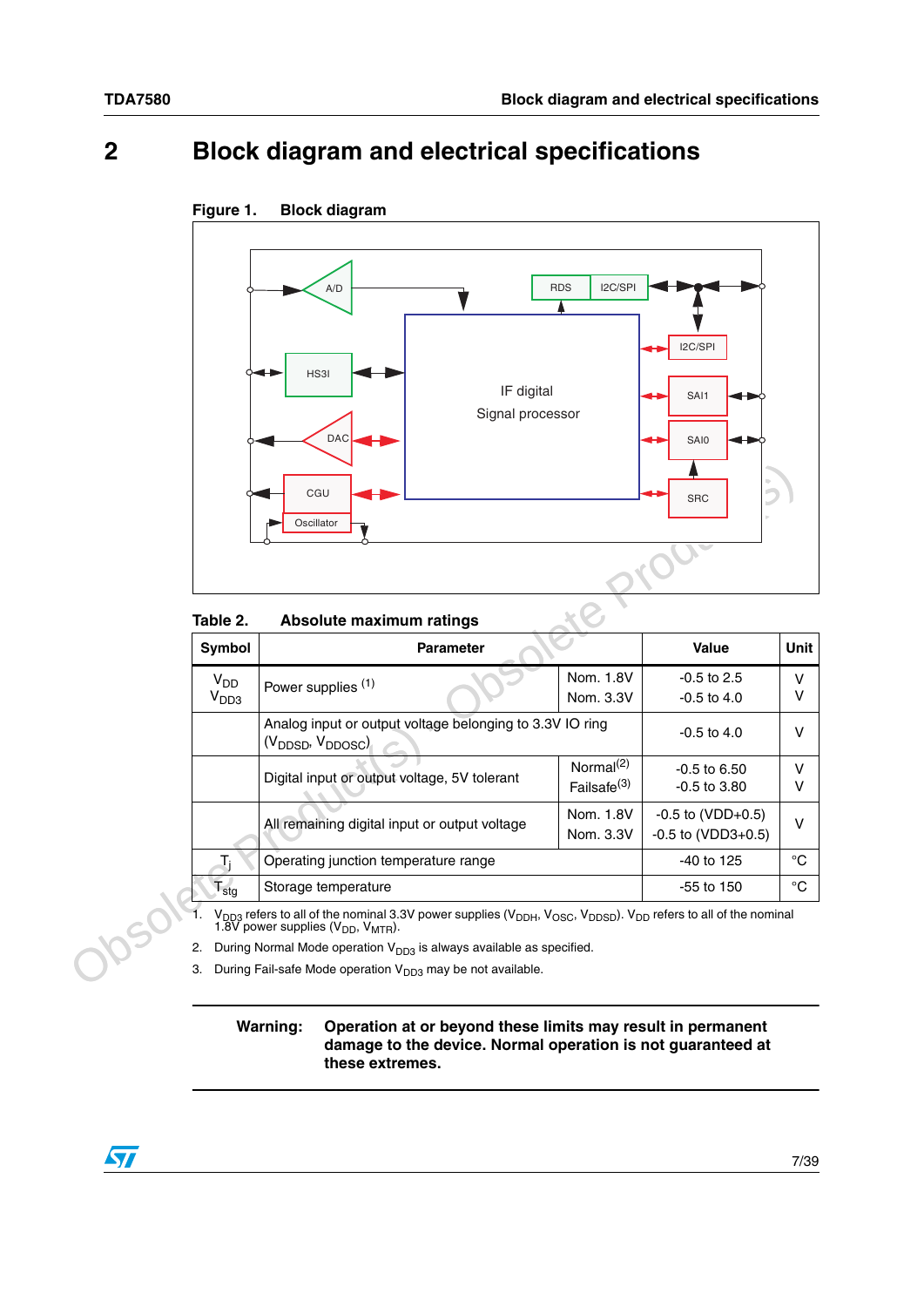| Symbol            | <b>Parameter</b>              | <b>Comment</b>                                                        | Min. | Typ. | Max. | <b>Unit</b> |
|-------------------|-------------------------------|-----------------------------------------------------------------------|------|------|------|-------------|
| V <sub>DD</sub>   | 1.8V Power supply voltage     | Core power supply                                                     | 1.7  | 1.80 | 1.9  | v           |
| $V_{DDH}$         | 3.3V Power supply voltage (1) | IO Rings power supply<br>(with $G_{NDH}$ )                            | 3.15 | 3.30 | 3.45 | ٧           |
| $V_{\rm{OSC}}$    | 3.3V Power supply voltage (1) | Oscillator power supply<br>$(GND_{OSC})$                              | 3.15 | 3.30 | 3.45 | v           |
| V <sub>DDSD</sub> | 3.3V Power supply voltage (1) | IF ADC power supply<br>(with $G_{NDSD}$ )                             | 3.15 | 3.30 | 3.45 | v           |
| $V_{\text{MTR}}$  | 1.8V Power supply voltage     | DAC keying and tuner clock<br>power supply (with GND <sub>MTR</sub> ) | 1.7  | 1.80 | 1.9  | v           |

<span id="page-7-0"></span>**Table 3. Recommended DC operating conditions (Tj = -40°C to 125°C)**

1.  $V_{DDH}$ ,  $V_{OSC}$ ,  $V_{DDSD}$  are also indicated in this document as  $V_{DD3}$ . All others as  $V_{DD}$ 

#### <span id="page-7-1"></span>**Table 4. Thermal data**

| Symbol                 | Parameter                              | Value | <b>Unit</b>   |
|------------------------|----------------------------------------|-------|---------------|
| $R_{th\ j\text{-amb}}$ | Thermal resistance junction to ambient | 68    | $\degree$ C/W |
|                        | <b>10SOlete P</b>                      |       |               |
|                        |                                        |       |               |
|                        | DSORE Product                          |       |               |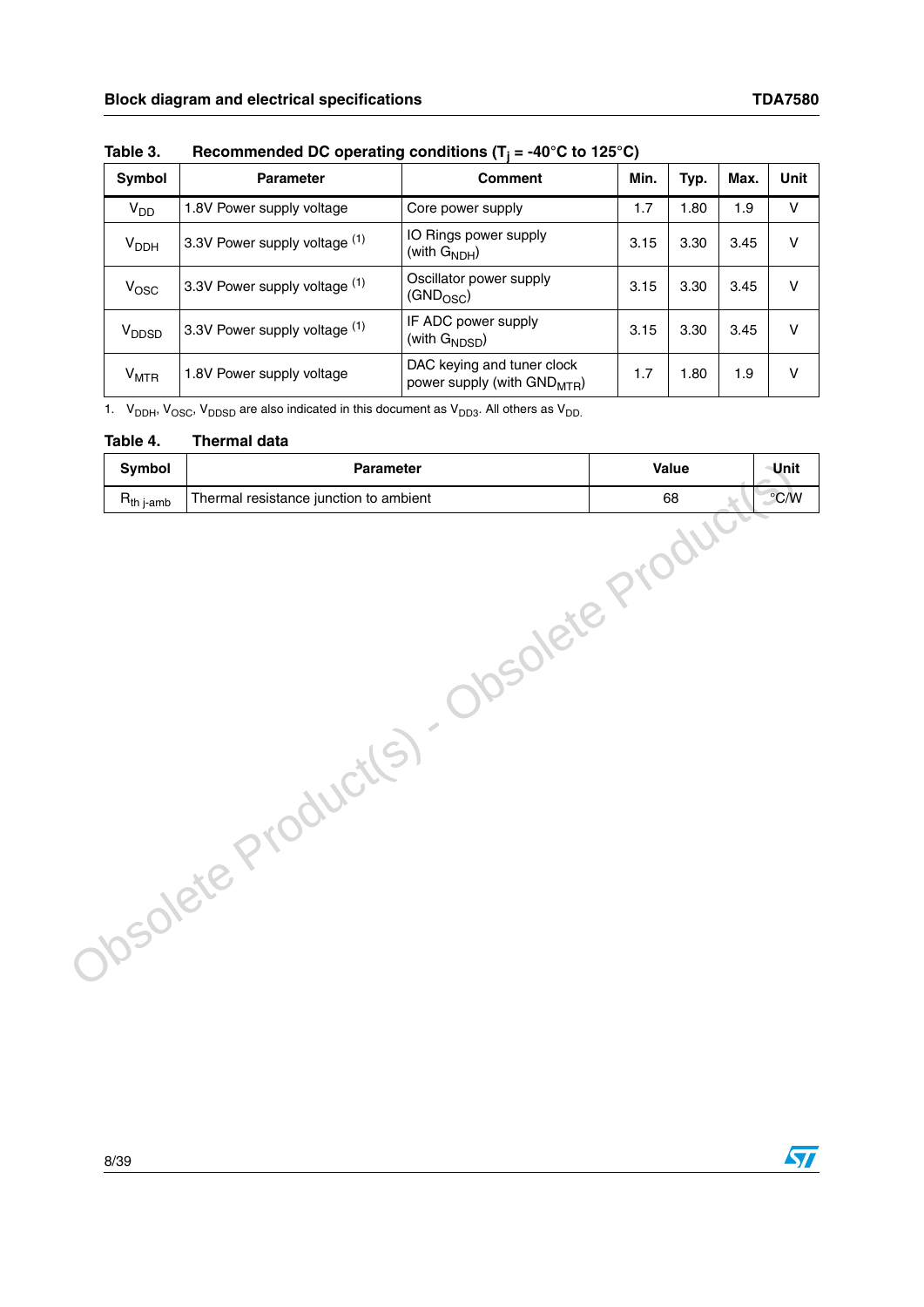# <span id="page-8-0"></span>**2.1 Pin description**

<span id="page-8-2"></span>



<span id="page-8-1"></span>**Table 5. Pin description**

| $N^{\circ}$ | <b>Name</b> | Type | <b>Description</b>                                                                                                  | <b>Notes</b>                                                 | After<br>Reset |
|-------------|-------------|------|---------------------------------------------------------------------------------------------------------------------|--------------------------------------------------------------|----------------|
|             | VHI         | A    | Internally generated IFADC Opamps<br>2.65V (@V <sub>DD</sub> =3.3V) reference voltage pin<br>for external filtering | It needs external<br>minimum $4.7\mu$ F ceramic<br>capacitor |                |
|             | VCM         | A    | Internally generated common mode 1.65V<br>( $@V_{DD} = 3.3V$ ) reference voltage pin for<br>external filtering      | It needs external<br>minimum 10µF ceramic<br>capacitor       |                |
| 3           | VLO         | A    | Internally generated IFADC opamps<br>0.65V ( $@V_{DD} = 3.3V$ ) reference voltage pin<br>for external filtering     | It needs external<br>minimum $4.7\mu$ F ceramic<br>capacitor |                |
| 4           | <b>INP</b>  | A    | Positive IF signal input from tuner                                                                                 | 2.0Vpp @VDD=3.3V                                             |                |
| 5           | <b>INN</b>  | A    | Negative IF signal input from tuner                                                                                 | 2.0Vpp @VDD=3.3V                                             |                |
| 6           | VCMOP       |      | Not connected.                                                                                                      |                                                              |                |

 $\sqrt{2}$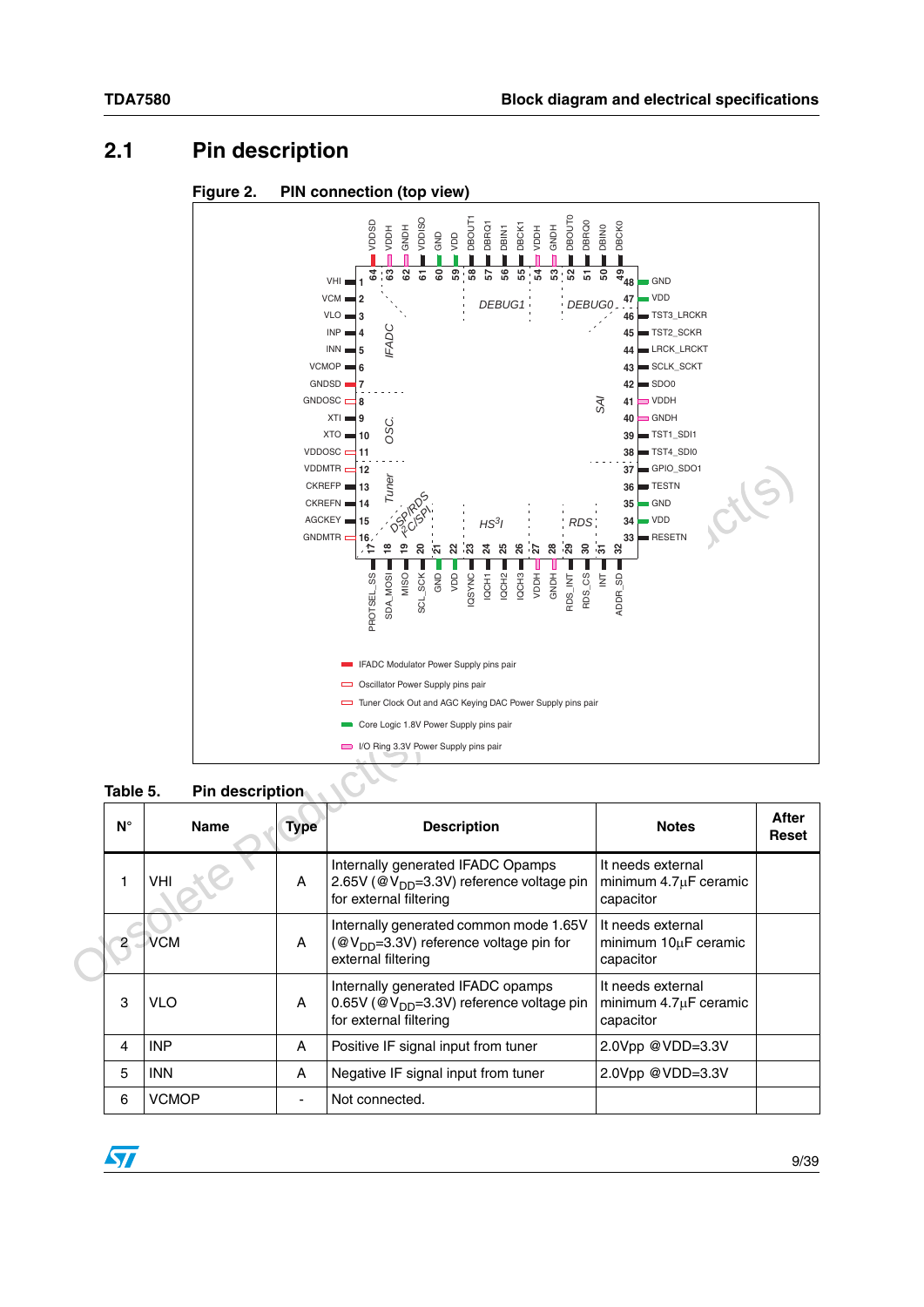|  | $N^{\circ}$ | <b>Name</b>   | <b>Type</b> | <b>Description</b>                                                                                                                                                                                           | <b>Notes</b>                                                                   | <b>After</b><br><b>Reset</b> |
|--|-------------|---------------|-------------|--------------------------------------------------------------------------------------------------------------------------------------------------------------------------------------------------------------|--------------------------------------------------------------------------------|------------------------------|
|  | 7           | <b>GNDSD</b>  | G           | IFADC modulator analogue ground                                                                                                                                                                              | Clean ground, to be star<br>connected to voltage<br>regulator ground           |                              |
|  | 8           | <b>GNDOSC</b> | G           | Oscillator ground                                                                                                                                                                                            | Clean ground, to be star<br>connected to voltage<br>regulator ground           |                              |
|  | 9           | <b>XTI</b>    | L           | High impedance oscillator input (quartz<br>connection) or clock input when in<br>Antenna Diversity slave mode                                                                                                | Maximum voltage swing<br>is VDD=3.3V                                           |                              |
|  | 10          | <b>XTO</b>    | O           | Low impedance oscillator output (quartz<br>connection)                                                                                                                                                       |                                                                                |                              |
|  | 11          | <b>VDDOSC</b> | P           | Oscillator power supply                                                                                                                                                                                      | 3.3V                                                                           |                              |
|  | 12          | <b>VDDMTR</b> | P           | Tuner reference clock and AGC keying<br>DAC power supply                                                                                                                                                     | 1.8V                                                                           |                              |
|  | 13          | <b>CKREFP</b> | В           | Tuner reference clock positive output.                                                                                                                                                                       | FM 100kHz<br>$AM_{EU}$ 18kHz<br>With internal pull-up, on<br>at reset [PP]     | Output                       |
|  | 14          | <b>CKREFN</b> | B           | Tuner reference clock negative output.                                                                                                                                                                       | FM 100kHz<br>$AM_{EU}$ 18kHz<br>With internal pull-up, on<br>at reset [PP]     | Output                       |
|  | 15          | <b>AGCKEY</b> | A           | DAC output for Tuner AGC keying                                                                                                                                                                              | 1.5kohm ±30% output<br>impedance. 1Vpp ±1%<br>output dynamic range             |                              |
|  | 16          | <b>GNDMTR</b> | G           | Ground of the tuner reference clock buffer<br>and the AGC keying DAC                                                                                                                                         |                                                                                |                              |
|  | 17          | PROTSEL_SS    | в           | DSP0 GPIO for control serial interface<br>(low: SPI or high: I <sup>2</sup> C) selection at device<br>Bootstrap.<br>In SPI protocol mode, after boot<br>procedure, SPI slave select, otherwise<br>DSP0 GPIO0 | <b>DSP0 GPIO0</b><br>5V tolerant<br>With internal pull-up, on<br>at reset [PP] | Input                        |
|  | 18          | SDA_MOSI      | B           | Control serial interface and RDS IO:<br>- SPI mode: slave data in or master data<br>out for main SPI & RDS SPI data in<br>- I <sup>2</sup> C mode: data for main I <sup>2</sup> C or RDS I <sup>2</sup> C    | 5V tolerant<br>With internal pull-up, on<br>at reset [PP]                      | Input                        |
|  | 19          | <b>MISO</b>   | B           | SPI slave data out or master data in for<br>main SPI and RDS SPI data out                                                                                                                                    | DSP0 GPIO1<br>5V tolerant. With<br>internal pull-up, on at<br>reset [PP]       | Input                        |
|  | 20          | SCL_SCK       | B           | Bit clock for Control Serial Interface and<br><b>RDS</b>                                                                                                                                                     | 5V tolerant. With<br>internal pull-up, on at<br>reset [PP]                     | Input                        |

**Table 5. Pin description (continued)**

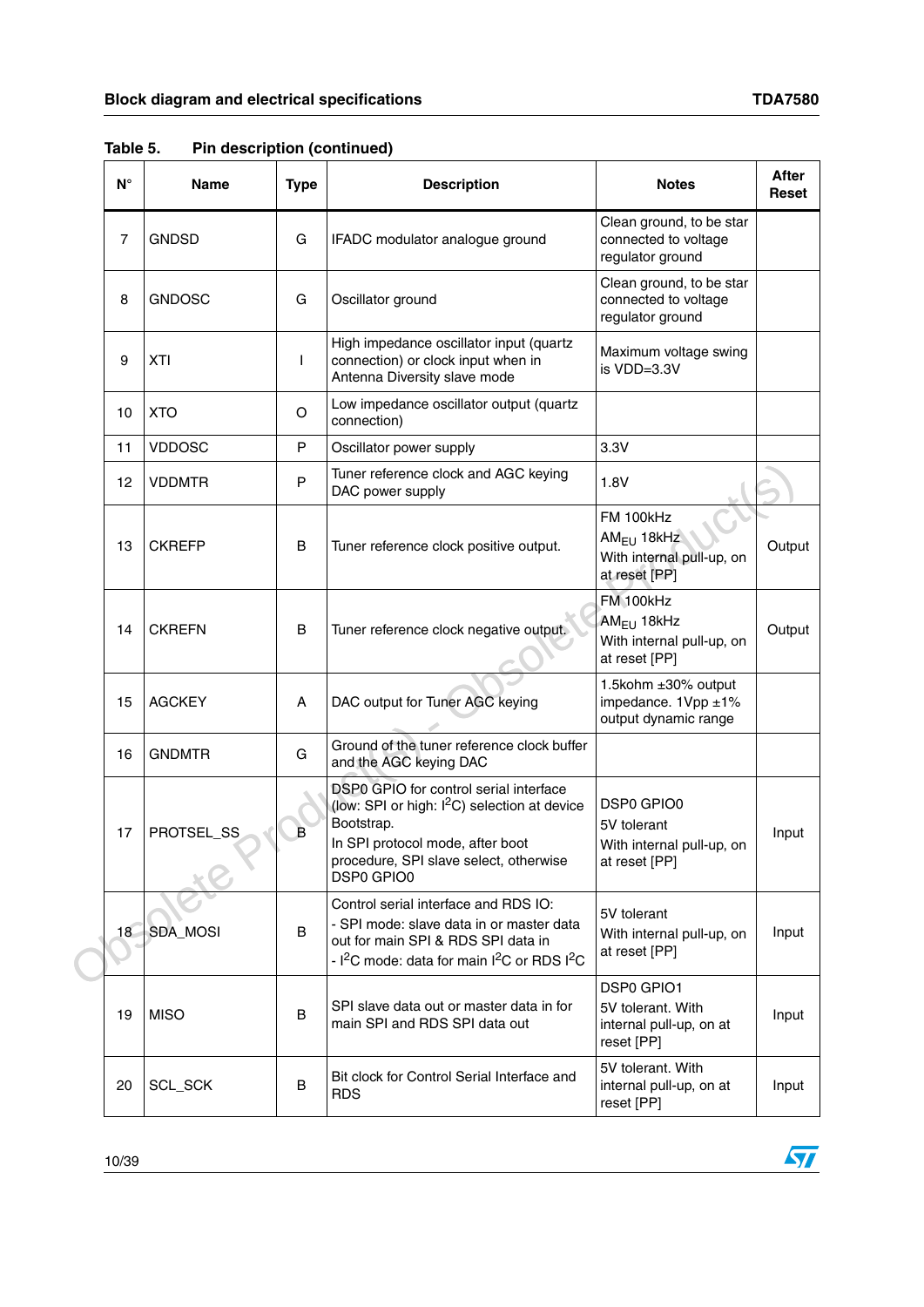|  | $N^{\circ}$ | <b>Name</b>       | <b>Type</b> | <b>Description</b>                                                                                                                                                           | <b>Notes</b>                                                                         | <b>After</b><br><b>Reset</b> |
|--|-------------|-------------------|-------------|------------------------------------------------------------------------------------------------------------------------------------------------------------------------------|--------------------------------------------------------------------------------------|------------------------------|
|  | 21          | <b>GND</b>        | G           | Digital core power ground                                                                                                                                                    |                                                                                      |                              |
|  | 22          | <b>VDD</b>        | P           | Digital core power supply                                                                                                                                                    | 1.8V                                                                                 |                              |
|  | 23          | <b>IQSYNC</b>     | B           | High speed synchronous serial interface<br>(HS <sup>3</sup> I) clock if HS <sup>3</sup> I master mode, else<br>DSP1 GPIO or DSP1 debug port clock<br>(DBOUT1)                | DSP1 GPIO0<br>5V tolerant. With<br>internal pull-up, on at<br>reset                  | Input                        |
|  | 24          | IQCH <sub>1</sub> | B           | High speed synchronous serial interface<br>(HS <sup>3</sup> I) channel 1 data if HS <sup>3</sup> I master<br>mode, else DSP1 GPIO or DSP1 debug<br>port request (DBRQ1)      | <b>DSP1 GPIO1</b><br>5V tolerant. With<br>internal pull-up, on at<br>reset [PP]      | Input                        |
|  | 25          | IQCH <sub>2</sub> | B           | High speed synchronous serial interface<br>(HS <sup>3</sup> I) channel 2 data if HS <sup>3</sup> I master<br>mode, else DSP1 GPIO or DSP1 debug<br>port data In (DBIN1)      | DSP1 GPIO2<br>5V tolerant. With<br>internal pull-down, on at<br>reset [PP]           | Input                        |
|  | 26          | IQCH <sub>3</sub> | B           | High speed synchronous serial interface<br>(HS <sup>3</sup> I) channel 3 data if HS <sup>3</sup> I master<br>mode, else DSP1 GPIO or DSP1 debug<br>port data out (DBCK1)     | DSP1 GPIO3<br>5V tolerant<br>With internal pull-down,<br>on at reset [PP]            | Input                        |
|  | 27          | <b>VDDH</b>       | P           | 3.3V IO ring power supply (HS <sup>3</sup> I, I <sup>2</sup> C/SPI,<br>RDS, INT)                                                                                             |                                                                                      |                              |
|  | 28          | <b>GNDH</b>       | G           | 3.3V IO ring power ground (HS3I, I <sup>2</sup> C/SPI,<br>RDS, INT)                                                                                                          |                                                                                      |                              |
|  | 29          | RDS_INT           | B           | RDS interrupt to external main<br>microprocessor in case of traffic<br>information                                                                                           | DSP1 GPIO4, 5V<br>tolerant, open drain<br>With internal pull-up, on<br>at reset [OD] | Input                        |
|  | 30          | RDS_CS            | B           | RDS chip select. When RESETN rising, If<br>RDS CS 0, the RDS's SPI is selected;<br>else RDS's l <sup>2</sup> C                                                               | DSP1 GPIO5, 5V<br>tolerant. With internal<br>pull-up, on at reset [PP]               | Input                        |
|  | 31          | <b>INT</b>        |             | DSP0 external interrupt                                                                                                                                                      | 5V tolerant. With<br>internal pull-up, on at<br>reset                                |                              |
|  | 32          | ADDR_SD           | B           | IFS chip master (Low) or slave (High)<br>mode selection, latched in upon RESETN<br>release. It selects the LSB of the I <sup>2</sup> C<br>addresses. Station detector output | DSP0 GPIO2<br>5V tolerant<br>With internal pull-down,<br>on at reset [PP]            | Input                        |
|  | 33          | <b>RESETN</b>     | I           | Chip hardware reset, active low                                                                                                                                              | 5V tolerant<br>With internal pull-up                                                 |                              |
|  | 34          | <b>VDD</b>        | P           | Digital power supply                                                                                                                                                         | 1.8V                                                                                 |                              |
|  | 35          | <b>GND</b>        | G           | Digital power ground                                                                                                                                                         |                                                                                      |                              |
|  | 36          | <b>TESTN</b>      | L           | Test enable pin, active low                                                                                                                                                  | With internal pull-up                                                                |                              |

### **Table 5. Pin description (continued)**

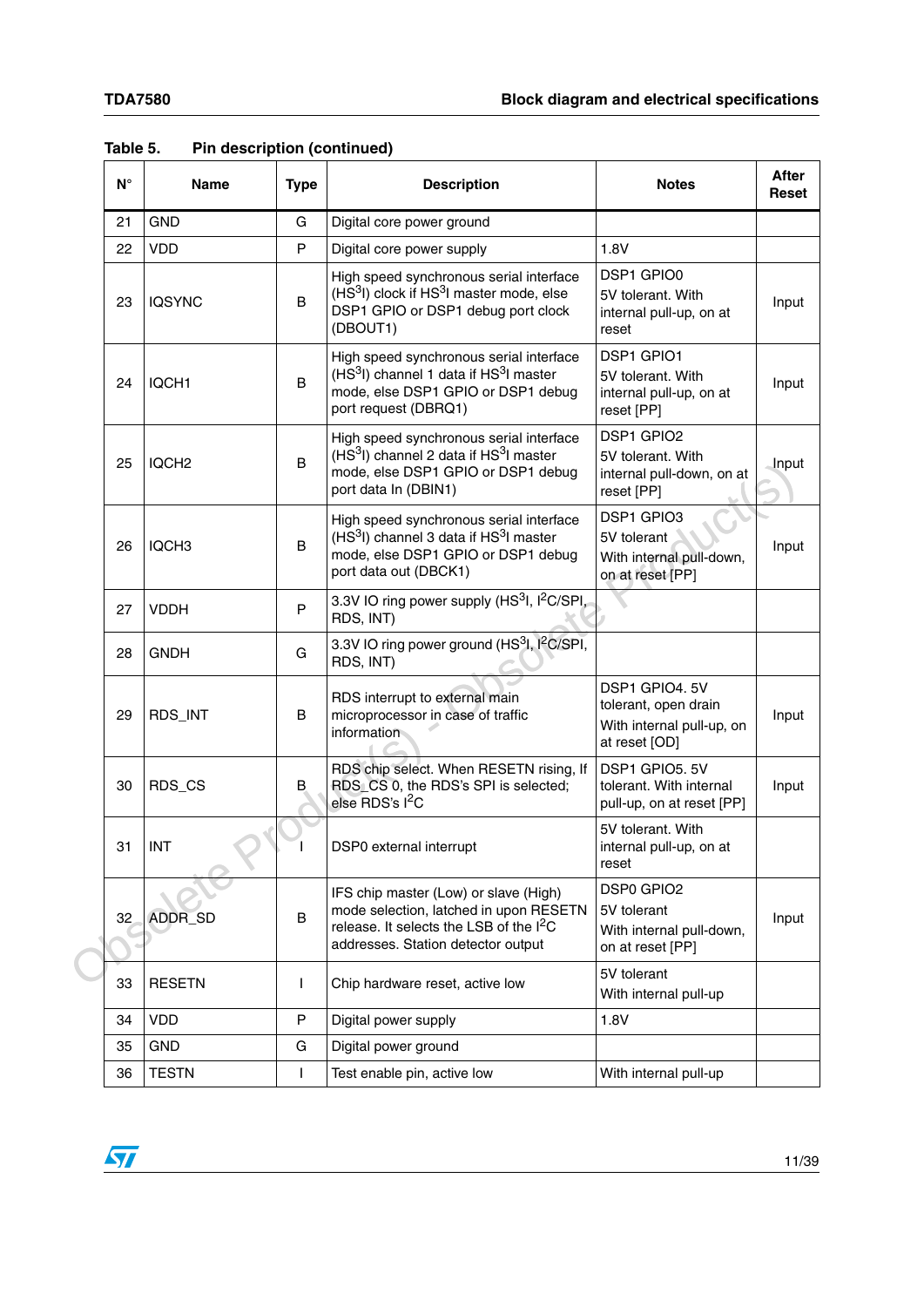|  | $N^{\circ}$ | <b>Name</b>      | <b>Type</b> | <b>Description</b>                                                                                           | <b>Notes</b>                                                                         | After<br>Reset |
|--|-------------|------------------|-------------|--------------------------------------------------------------------------------------------------------------|--------------------------------------------------------------------------------------|----------------|
|  | 37          | GPIO_SDO1        | B           | DSP0 GPIO for boot selection or audio<br>SAI0 output.                                                        | 5V tolerant, DSP0<br>GPIO3. With internal<br>pull-up, on at reset [PP]               | Input          |
|  | 38          | TST4_SDI0        | B           | Audio SAI0 data input or test selection pin<br>in test mode                                                  | 5V tolerant. DSP0<br>GPIO5. With internal<br>pull-up, on at reset [PP]               | Input          |
|  | 39          | TST1_SDI1        | B           | DSP0 GPIO for boot selection or audio<br>SAI1 input. Test selection pin in test<br>mode.                     | 5V tolerant. DSP0<br>GPIO4. With internal<br>pull-up, on at reset [PP]               | Input          |
|  | 40          | <b>GNDH</b>      | G           | 3.3V IO ring power ground (audio SAI,<br>ResetN, test pins)                                                  |                                                                                      |                |
|  | 41          | <b>VDDH</b>      | P           | 3.3V IO ring power supply (audio SAI,<br>ResetN, test pins)                                                  |                                                                                      |                |
|  | 42          | SDO <sub>0</sub> | B           | Radio or audio SAI0 data output                                                                              | 5V tolerant. With<br>internal pull up, @0V at<br>reset [PP]                          | Output         |
|  | 43          | SCLK_SCKT        | B           | SAI0 receive and transmit bit clock<br>(master or slave with ASRC); SAI1<br>transmit bit clock               | 5V tolerant<br>With internal pull up, on<br>at reset [PP]                            | Input          |
|  | 44          | LRCK_LRCKT       | B           | SAI0 receive and transmit left/right clock<br>(master or slave with ASRC); SAI1<br>transmit left/right clock | 5V tolerant<br>With internal pull up, on<br>at reset [PP]                            | Input          |
|  | 45          | TST2_SCKR        | B           | SAI0 Transmit bit clock; SAI1 receive and<br>transmit bit clock. Or test selection pin in<br>test mode       | 5V tolerant, DSP0<br>GPIO6. With internal<br>pull up, on at reset [PP]               | Input          |
|  | 46          | TST3_LRCKR       | В           | SAI0 Transmit LeftRight clock; SAI1<br>Receive and Transmit bit clock. Or Test<br>selection pin in Test Mode | DSP0 GPIO7, 5V<br>tolerant. With internal<br>pull up, on at reset [PP]               | Input          |
|  | 47          | <b>VDD</b>       | P.          | Digital core power supply                                                                                    | 1.8V                                                                                 |                |
|  | 48          | <b>GND</b>       | G           | Digital core power ground                                                                                    |                                                                                      |                |
|  | 49          | DBCK0            | B           | Debug port clock of DSP0 (DBCK0)                                                                             | DSP0 GPIO. 9.5V<br>tolerant. With internal<br>pull down, on at reset<br>[PP]         | Input          |
|  | 50          | DBIN0            | В           | Debug port data input of DSP0 (DBIN0)                                                                        | <b>DSP0 GPIO. 11.5V</b><br>tolerant. With internal<br>pull down, on at reset<br>[PP] | Input          |
|  | 51          | DBRQ0            | B           | Debug port request of DSP0 (DBRQ0)                                                                           | DSP0 GPIO. 5V tolerant<br>With internal pull up, on<br>at reset [PP]                 | Input          |
|  | 52          | <b>DBOUT0</b>    | B           | Debug port data output of DSP0<br>(DBOUT0)                                                                   | DSP0 GPIO10.5V<br>tolerant. With internal<br>pull up, on at reset [PP]               | Input          |

**Table 5. Pin description (continued)**

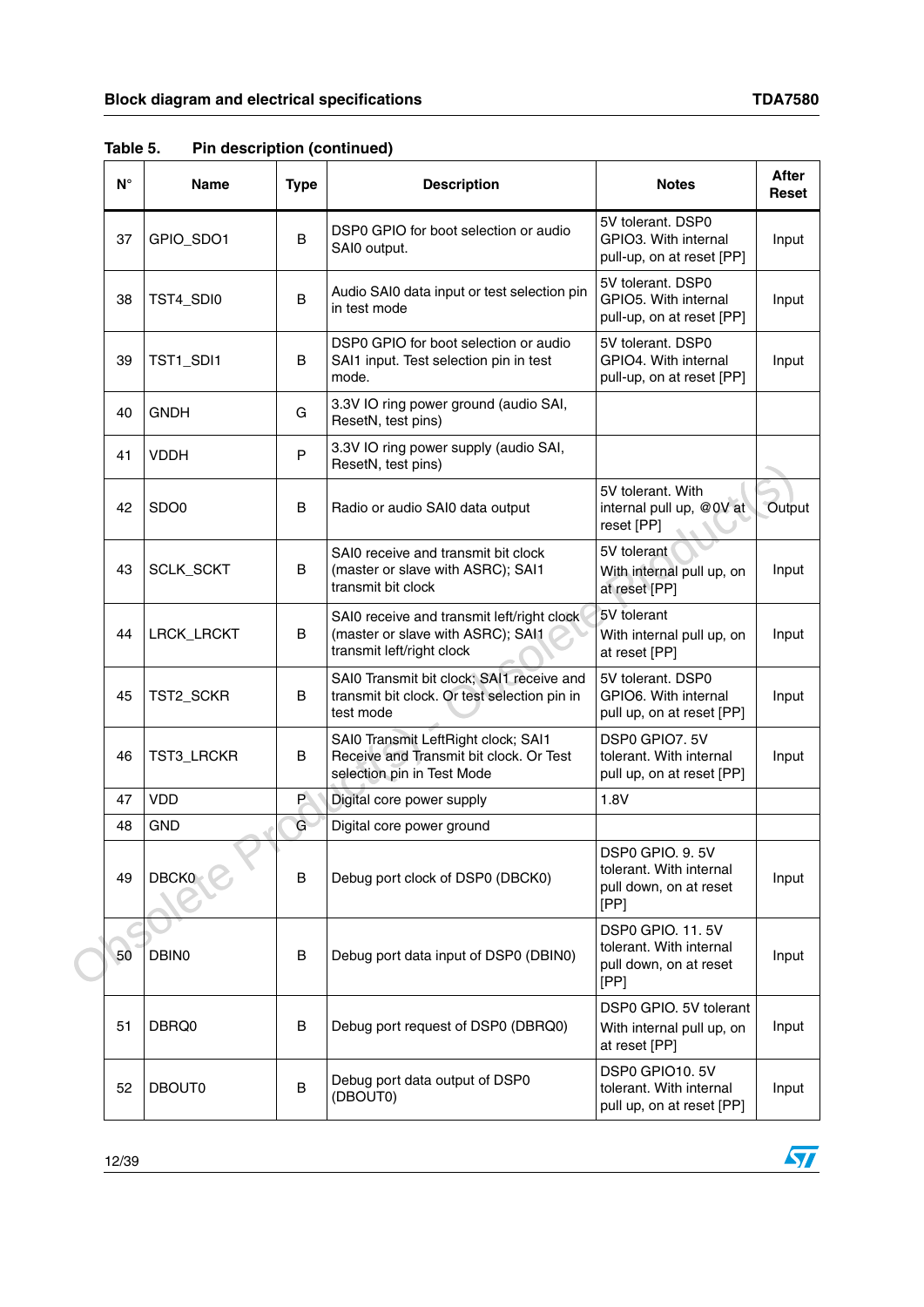| $N^{\circ}$ | <b>Name</b>                     | <b>Type</b> | <b>Description</b>                                                                                                                                                      | <b>Notes</b>                                                                | <b>After</b><br>Reset |
|-------------|---------------------------------|-------------|-------------------------------------------------------------------------------------------------------------------------------------------------------------------------|-----------------------------------------------------------------------------|-----------------------|
| 53          | <b>GNDH</b>                     | G           | 3.3V IO ring power ground (debug<br>interface, GPIO)                                                                                                                    |                                                                             |                       |
| 54          | <b>VDDH</b>                     | P           | 3.3V IO ring power supply (Debug<br>interface, GPIO)                                                                                                                    |                                                                             |                       |
| 55          | DBCK1                           | B           | DSP1 debug port clock (DBCK1) if HS <sup>3</sup> I<br>master mode, else high speed<br>synchronous serial interface (HS <sup>3</sup> I)<br>channel3 data                 | DSP1 GPIO9, 5V<br>tolerant. With internal<br>pull down, on at reset<br>[PP] | Input                 |
| 56          | DBIN1                           | B           | DSP1 GPIO or DSP1 debug port data in<br>(DBIN1) if HS <sup>3</sup> I master mode, else high<br>speed synchronous serial interface (HS3I)<br>channel <sub>2</sub> data i | DSP1 GPIO11<br>5V tolerant<br>With internal pull down,<br>on at reset [PP]  | Input                 |
| 57          | DBRQ1                           | B           | DSP1 GPIO or DSP1 debug port request<br>(DBRQ1) if HS <sup>3</sup> I master mode, else high<br>speed synchronous serial interface (HS <sup>3</sup> I)<br>channel1 data  | 5V tolerant. With<br>internal pull up, on at<br>reset [PP]                  | Input                 |
| 58          | DBOUT1                          | B           | DSP1 GPIO or DSP1 debug port data out<br>(DBOUT1) if HS <sup>3</sup> I master mode, else high<br>speed synchronous serial interface (HS <sup>3</sup> I)<br>clock        | DSP1 GPIO10<br>5V tolerant<br>With internal pull up, on<br>at reset [PP]    | Input                 |
| 59          | <b>VDD</b>                      | P           | Digital core power supply                                                                                                                                               | 1.8V                                                                        |                       |
| 60          | <b>GND</b>                      | G           | Digital core power ground                                                                                                                                               |                                                                             |                       |
| 61          | <b>VDDISO</b>                   | P           | 3.3V N-isolation biasing supply                                                                                                                                         | Clean 3.3V supply to be<br>star connected to<br>voltage regulator           |                       |
| 62          | <b>GNDH</b>                     | G           | 3.3V IO ring power ground<br>(modulator digital section)                                                                                                                |                                                                             |                       |
| 63          | <b>VDDH</b>                     | P           | 3.3V IO ring power supply<br>(modulator digital section)                                                                                                                |                                                                             |                       |
| 64          | <b>VDDSD</b>                    | P           | 3.3V IFADC modulator analogue power<br>supply                                                                                                                           | Clean power supply, to<br>be star connected to<br>3.3V voltage regulator    |                       |
|             | I/O Type                        |             | I/O Definition and status                                                                                                                                               |                                                                             |                       |
|             |                                 |             | P: Power supply from voltage regulator<br>Z: high impedance (input)                                                                                                     |                                                                             |                       |
|             | $\Lambda$ . Analogue $I/\Omega$ |             | G: Power ground from voltage regulator<br>O: logic low output                                                                                                           |                                                                             |                       |

### **Table 5. Pin description (continued)**



- A: Analogue I/O
- I: Digital input
- O: Digital output
- B: Bidirectional I/O

### **I/O Definition and status**

- Z: high impedance (input)
- O: logic low output
- X: undefined output
- 1: logic high output
- Output **PP**: Push pull / **OD**: Open drain

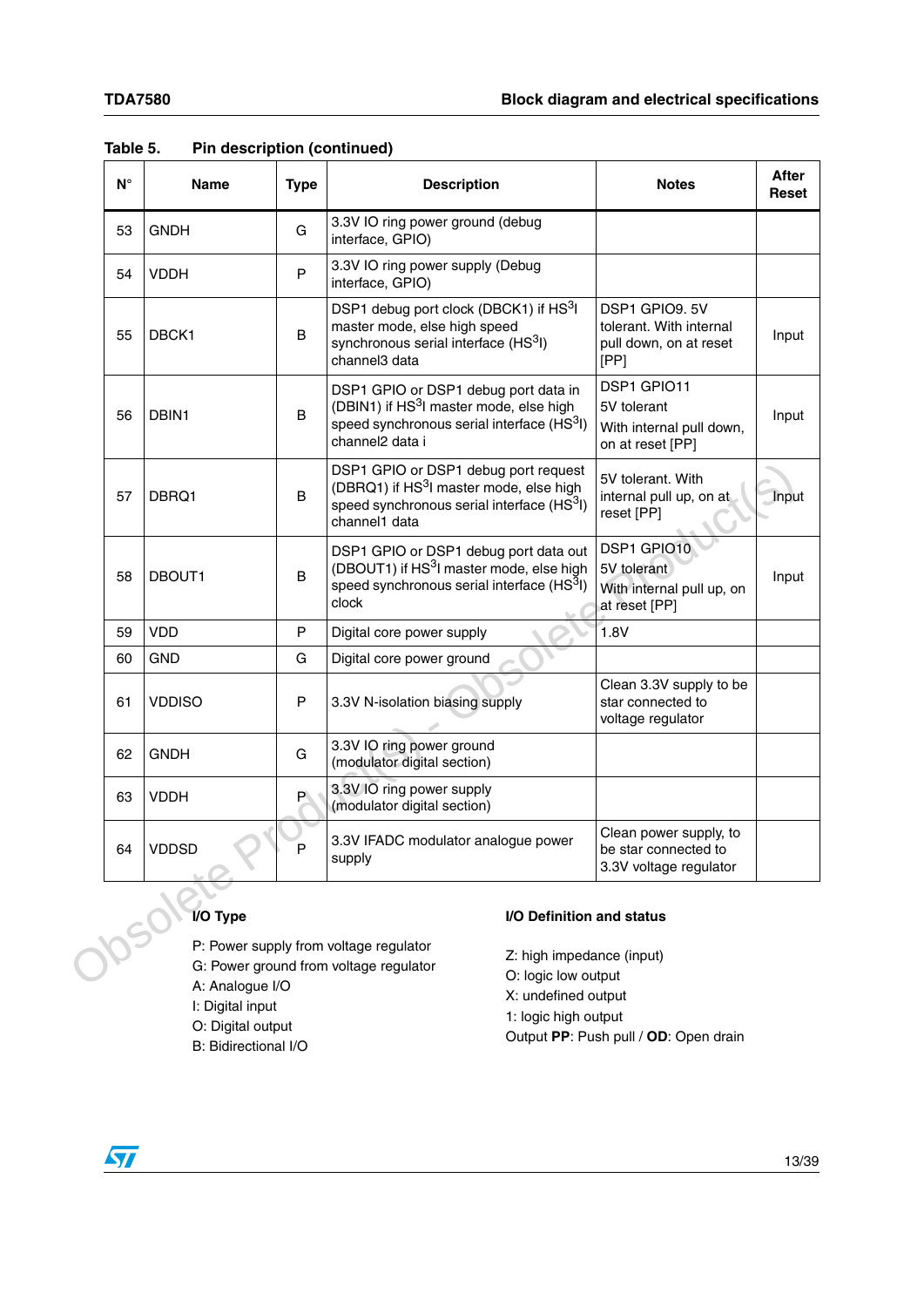### <span id="page-13-0"></span>**2.2 Electrical characteristics**

### <span id="page-13-1"></span>**Table 6. General interface electrical characteristics**

| (T <sub>i</sub> =-40°C to 125°C; V <sub>DD</sub> =1.8V, V <sub>DD3</sub> = 3.3V) |  |  |
|----------------------------------------------------------------------------------|--|--|
|----------------------------------------------------------------------------------|--|--|

| <b>Symbol</b>               | <b>Parameter</b>                                                   | <b>Test condition</b>                                             | Min.    | Typ.    | Max.          | Unit    |
|-----------------------------|--------------------------------------------------------------------|-------------------------------------------------------------------|---------|---------|---------------|---------|
| l <sub>ilh</sub>            | Low level input current<br>$I/Os@VDD3$ (absolute value)            | $V_i = 0V^{(1)(2)}$ without pull-up-down<br>device                |         |         | 1             | $\mu$ A |
| <b>l</b> <sub>ihh</sub>     | High level input current<br>I/Os@V <sub>DD3</sub> (absolute value) | $V_i = V_{DD3}$ (1) (2) without pull-up-down<br>device            |         |         | 1             | μA      |
| $I_{\rm{il}}$               | Low level input current<br>$I/Os@VDD$ (absolute value)             | $V_i = 0V^{(1)(3)(4)}$ without pull-up-down<br>device             |         |         | 1.            | μA      |
| $I_{ih}$                    | High level input current<br>$I/Os@VDD$ (absolute value)            | $V_i = V_{DD}$ (1) (3) (4) without pull-up device                 |         |         | 1             | μA      |
| l <sub>ipdh</sub>           | Pull-down current I/Os @ V <sub>DD3</sub>                          | $V_i = V_{DD3}$ <sup>(5)</sup> with pull-down device              | 35      | 60      | 85            | μA      |
| <b>l</b> opuh               | Pull-up current I/Os @ V <sub>DD3</sub>                            | $V_i = 0V^{(6)}$ with pull-up device                              | $-100$  | -70     | $-40$         | μA      |
| l <sub>opul</sub>           | Pull-up current I/Os @ V <sub>DD</sub>                             | $V_i = 0V^{(3)}$ with pull-up device                              | $-40$   | $-30$   | $-20^{\circ}$ | μĀ      |
|                             | Analogue pin sunk / drawn current                                  | $V_i = V_{DD3}$                                                   | 0.95    | 1.25    | 1.55          | mA      |
| l <sub>aihop</sub>          | on pin1                                                            | $V_i = 0V$                                                        | $-6.25$ | $-5.0$  | $-3.75$       | mA      |
| $I_{\text{acm}}$            | Analogue pin sunk / drawn current                                  | $V_i = V_{DD3}$                                                   | 6.0     | 8.0     | 10.0          | mA      |
|                             | on pin 2                                                           | $V_i = 0V$                                                        | $-10.0$ | $-8.0$  | -6.0          | mA      |
|                             | Analogue pin sunk / drawn current                                  | $V_i = V_{DD3}$                                                   | 3.75    | 5.0     | 6.25          | mA      |
| $I_{\text{ail}}$            | on pin 3                                                           | $V_i = 0V$                                                        | $-1.55$ | $-1.25$ | $-0.95$       | mA      |
|                             | Analogue pin sunk / drawn current                                  | $V_i = V_{DD3}$                                                   | 24      | 32      | 40            | μA      |
| $I_{\text{ain}}$            | on pin 4 and pin 5                                                 | $V_i = 0V$                                                        | -40     | $-32$   | $-24$         | $\mu$ A |
| l <sub>aih6</sub>           | Analogue pin current on pin 6                                      | $V_0 = 0V$ or $V_{DD3}$                                           |         |         | 5             | μA      |
|                             | Analogue pin sunk / drawn current                                  | $V_i = V_{DD}$                                                    | 0.8     | 1.2     | 1.6           | mA      |
| $I_{aik}$                   | on pin 15                                                          | $V_i = 0V$ (spec absolute value)                                  |         |         | 1             | $\mu$ A |
| $I_{oz}$                    | Tri-state output leakage                                           | $V_0 = 0V$ or $V_{DD3}$ without pull up / down<br>$d$ evice $(1)$ |         |         | 1.            | μA      |
|                             | 5V tolerant tri-state output                                       | $V_o = 0V$ or $V_{DD}$ <sup>(1)</sup>                             |         |         | 1             | μA      |
| $I_{OZFT}$                  | leakage                                                            | $Vo = 5V$                                                         |         |         | 80            | μA      |
| latchup                     | I/O latch up current                                               | $V < 0V, V > V_{DD}$                                              | 200     |         |               | mA      |
| $\mathsf{v}_{\mathsf{esd}}$ | Electrostatic protection                                           | Leakage, 1µA                                                      | 2000    |         |               | v       |

1. The leakage currents are generally very small, <1nA. The value given here, 1mA, is the maximum that can occur after an electrostatic stress on the pin.

2. On pins: 17 to 20, 23 to 26, 29 to 33, 36 to 39, 42 to 46, 49 to 52, 55 to 58.

3. On pins: 13 and 14.

4. Same check on the analogue pin 15 (physically without pull-up-down)

5. On pins: 25, 26, 32, 49, 50, 55, 56

6. On pins: 17 to 20, 23 to 24, 29 to 31, 33, 36 to 39, 42 to 46, 51, 52, 57, 58

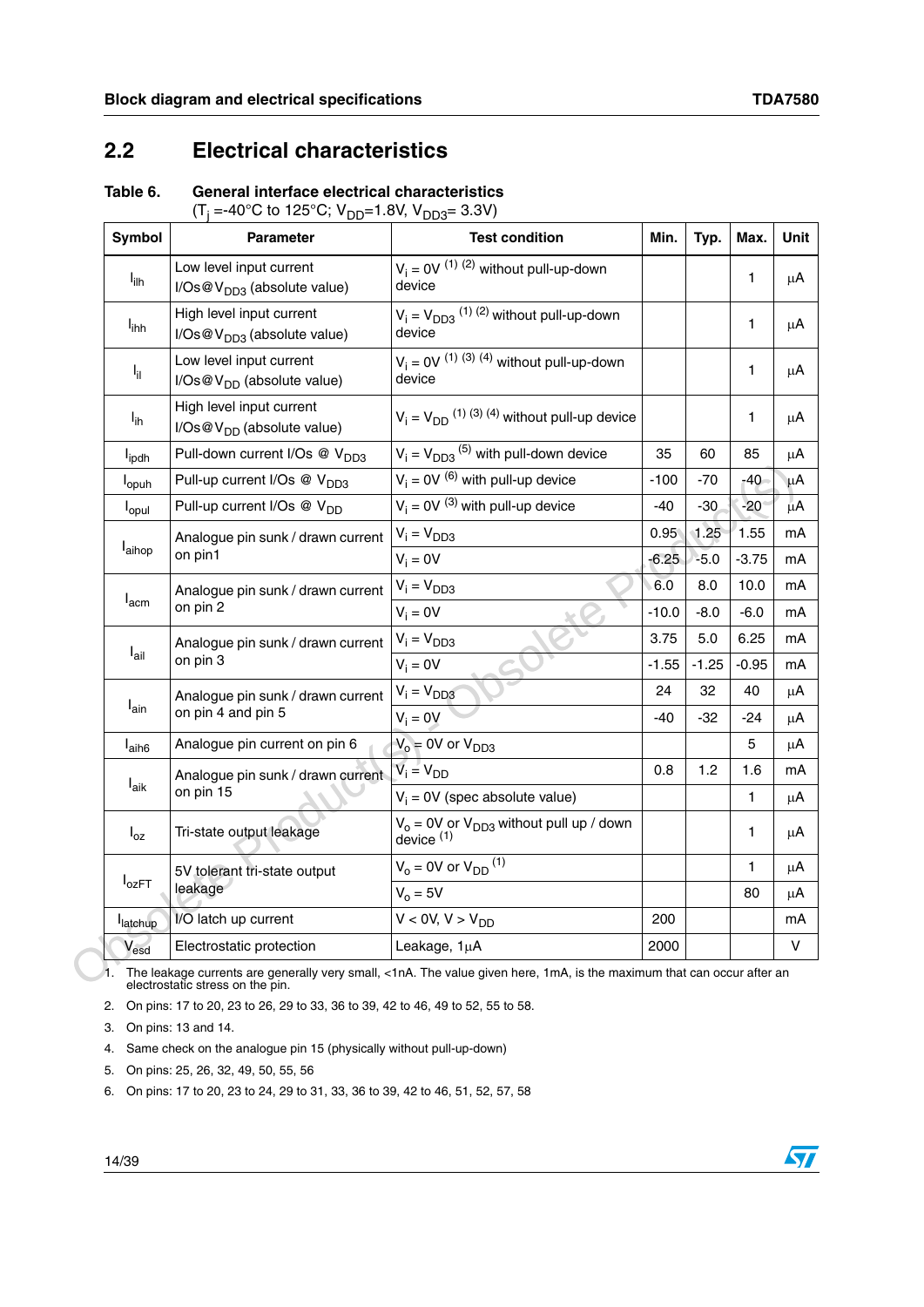|                 | $-$ 10 0 10 120 0, $\mathbf{v}_{\text{H}}$ 11, $\mathbf{v}_{\text{H}}$ 0.0 $\mathbf{v}_{\text{H}}$ |                                               |                    |      |               |      |
|-----------------|----------------------------------------------------------------------------------------------------|-----------------------------------------------|--------------------|------|---------------|------|
| <b>Symbol</b>   | <b>Parameter</b>                                                                                   | <b>Test condition</b>                         | Min.               | Typ. | Max.          | Unit |
| $V_{\parallel}$ | Low level input voltage                                                                            | 1.70V<= $V_{DD}$ <=1.90V                      |                    |      | $0.2^*V_{DD}$ |      |
| $V_{ih}$        | High level input voltage                                                                           | 1.70V<= $V_{DD}$ <=1.90V                      | $0.8^{\ast}V_{DD}$ |      |               |      |
| $V_{ol}$        | Low level output voltage                                                                           | $H_{\text{ol}} = 4 \text{mA}$ <sup>(1)</sup>  |                    |      | 0.15          |      |
| $V_{oh}$        | High level output voltage                                                                          | $H_{\text{ol}} = -4 \text{mA}$ <sup>(1)</sup> | $V_{DD}$ -0,15     |      |               |      |

### <span id="page-14-0"></span> **Table 7. Low voltage interface CMOS DC electrical characteristics**  (T<sub>j</sub> =-40°C to 125°C; V<sub>DD3</sub>= 3.3V)

1. It is the source/sink current under worst case conditions and reflects the name of the I/O cell according to the drive capability.

### <span id="page-14-1"></span> **Table 8. High voltage CMOS interface DC electrical characteristics**  (T<sub>j</sub> =-40°C to 125°C; V<sub>DD</sub>=1.8V)

| Symbol   | <b>Parameter</b>          | <b>Test condition</b>                  | Min.            | Typ. | Max. | Unit |
|----------|---------------------------|----------------------------------------|-----------------|------|------|------|
| $V_{il}$ | Low level input voltage   | 3.15V<= $V_{DD3}$ <= 3.45V             |                 |      | 0.8  | v    |
| $V_{ih}$ | High level input voltage  | 3.15V<= $V_{DD3}$ <=3.45V              | 2.0             |      |      |      |
| $V_{ol}$ | Low level output voltage  | $Hol = XmA(1)(2)$                      |                 |      | 0.15 |      |
| $V_{oh}$ | High level output voltage | $H_{\text{ol}} = -X \text{mA}$ (1) (2) | $V_{DD3}$ -0.15 |      |      |      |

### <span id="page-14-2"></span>**Table 9. Current consumption**  $(T_j = -40^{\circ}C \text{ to } 125^{\circ}C)$

| $V_{ih}$        | High level input voltage                                                                                                                                                                                                                                                                                 | 3.15V<= $V_{DD3}$ <= 3.45V                                      | 2.0          |      |      | v           |
|-----------------|----------------------------------------------------------------------------------------------------------------------------------------------------------------------------------------------------------------------------------------------------------------------------------------------------------|-----------------------------------------------------------------|--------------|------|------|-------------|
| $V_{ol}$        | Low level output voltage                                                                                                                                                                                                                                                                                 | $I_{ol}$ = XmA $^{(1)(2)}$                                      |              |      | 0.15 | V           |
| $V_{oh}$        | High level output voltage                                                                                                                                                                                                                                                                                | $I_{\text{ol}} = -XmA^{(1)(2)}$                                 | $VDD3$ -0.15 |      |      | V           |
| 2.<br>Table 9.  | It is the source/sink current under worst case conditions & reflects the name of the I/O cell according to the drive capability<br>X=4mA for pins 17 to 20, 29, 30, 32, 37 to 39, 42 to 46; X=8mA for pins 23 to 26, 49 to 52, 55 to 58.<br><b>Current consumption</b> ( $T_i = -40^{\circ}C$ to 125 °C) |                                                                 |              |      |      |             |
| Symbol          | <b>Parameter</b>                                                                                                                                                                                                                                                                                         | <b>Test condition</b>                                           | Min.         | Typ. | Max. | <b>Unit</b> |
| l <sub>DD</sub> | Current through V <sub>DD</sub> power supply                                                                                                                                                                                                                                                             | $V_{DD} = 1.8V, V_{DD3} = 3.3V$<br>All digital blocks working   |              | 120  | 150  | mA          |
| <b>I</b> DDHdc  | Static current through V <sub>DDH</sub> power<br>supply                                                                                                                                                                                                                                                  | $V_{DD} = 1.8 V, V_{DD3} = 3.3 V$                               | 10           | 13   | 16   | mA          |
| <b>I</b> DDHac  | Current through V <sub>DDH</sub> power supply                                                                                                                                                                                                                                                            | $V_{DD} = 1.8 V, V_{DD3} = 3.3 V$<br>I/Os working with 5pF load |              |      | 50   | mA          |
| l <sub>SD</sub> | Current through V <sub>SD</sub> power supply                                                                                                                                                                                                                                                             | $V_{DD} = 1.8V, V_{DD3} = 3.3V$                                 | 25           | 35   | 45   | mA          |
| loscdc          | Current through V <sub>OSC</sub> power supply                                                                                                                                                                                                                                                            | $V_{DD} = 1.8V, V_{DD3} = 3.3V$<br>without quartz               | 5.5          | 8    | 10.5 | mA          |
| loscac          | Current through V <sub>OSC</sub> power supply                                                                                                                                                                                                                                                            | $V_{DD} = 1.8 V, V_{DD3} = 3.3 V$<br>with quartz                | 6.5          | 9    | 11.5 | mA          |
|                 | Current through V <sub>MTR</sub> power supply                                                                                                                                                                                                                                                            | $V_{DD} = 1.8V, V_{DD3} = 3.3V$                                 | 0.5          | 1.3  | 2.0  | mA          |

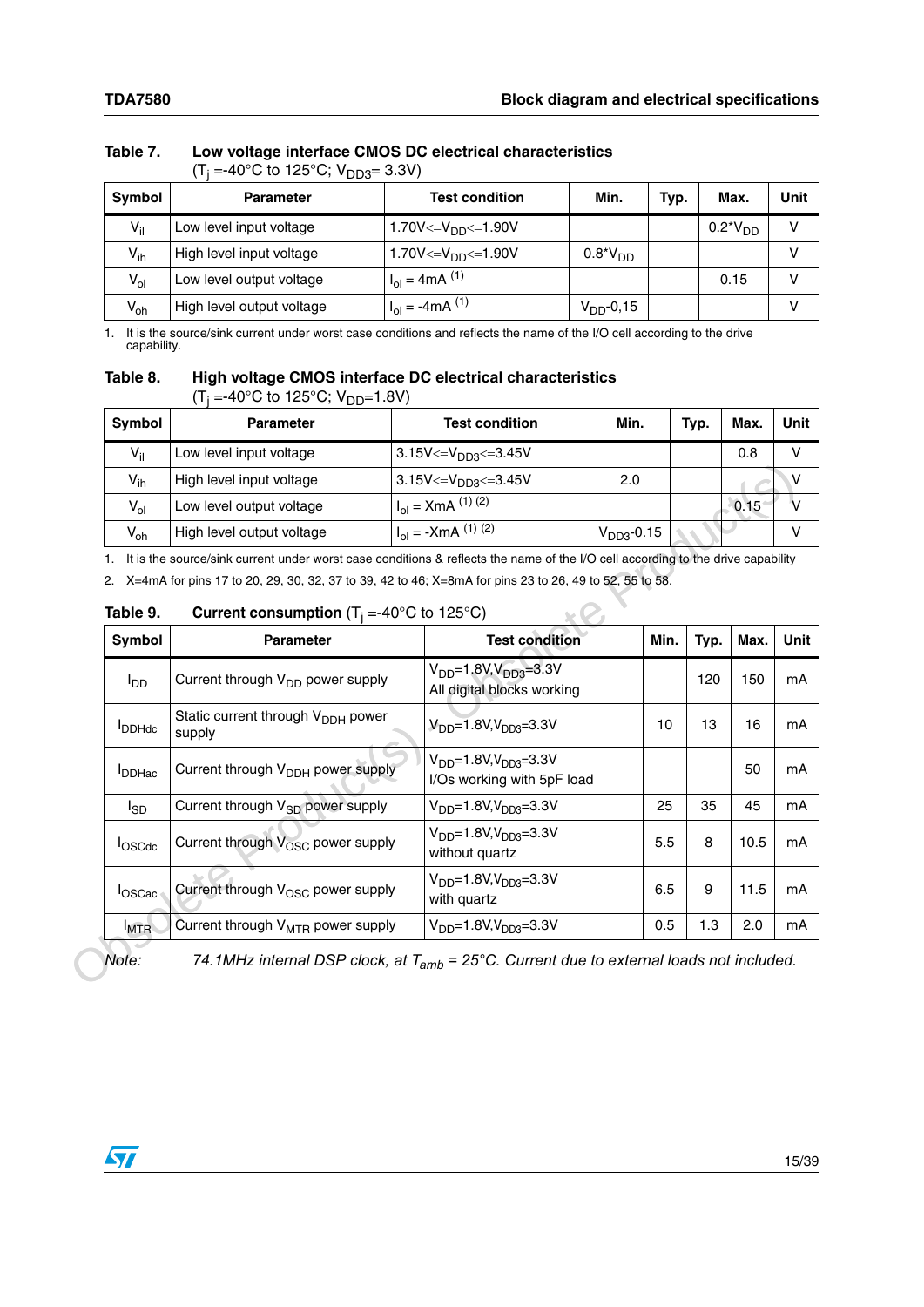#### Table 10. **Table 10. Oscillator characteristics**

(T<sub>j</sub> =-40°C to 125°C; V<sub>DD</sub> =1.7V to 1.9V, V<sub>DD3</sub> = 3.15V to 3.45V)

| <b>Symbol</b> | <b>Parameter</b>               | <b>Test condition</b> | Min. | Typ. | Max. | Unit |
|---------------|--------------------------------|-----------------------|------|------|------|------|
| <b>FOSCEM</b> | Oscillator frequency (XTI/XTO) |                       |      | 74.1 |      | MHz  |

*Note: The accuracy depends on the quartz frequency precision: high stability oscillator*

#### <span id="page-15-0"></span>Table 11. **Crystal characteristics for 1 and 2 chip load**

| Parameter name                                         | Parameter value                         |                                         |  |  |  |
|--------------------------------------------------------|-----------------------------------------|-----------------------------------------|--|--|--|
|                                                        | 1 chip load                             | 2 chips load                            |  |  |  |
| Temperature range                                      | $-55^{\circ}$ C $\div$ 125 $^{\circ}$ C | $-55^{\circ}$ C $\div$ 125 $^{\circ}$ C |  |  |  |
| Adjustment tolerance (@ $25^{\circ}C \pm 3^{\circ}C$ ) | $± 30$ ppm                              | $± 30$ ppm                              |  |  |  |
| Frequency stability (-20 $°C$ :+70 $°C$ )              | $± 50$ ppm                              | $± 50$ ppm                              |  |  |  |
| Aging @ 25°C                                           | 5 ppm/year                              | 5 ppm/year                              |  |  |  |
| Shunt (static) capacitance [Co]                        | $<$ 5pF                                 | $<$ 5pF                                 |  |  |  |
| Motional capacitance                                   | 1fF $\pm$ 30%                           | 1fF $\pm$ 30%                           |  |  |  |
| Mode of oscillation                                    | AT-3rd                                  | AT-3rd                                  |  |  |  |
| Resonance resistance                                   | $<$ 75 ohm                              | $<$ 45 ohm                              |  |  |  |
| Capacitive load for oscillation frequency =<br>74.1MHz | 10pF                                    | 12pF                                    |  |  |  |

#### <span id="page-15-1"></span>Table 12. **External clock signal on XTI** (In case the device is driven by an external clock through the XTI pin, the characteristics reported in this table have to be met)

|           | $A$ giriy $\mathscr Q$ 20 $\mathscr Q$                                                                                                                                    | 5 ppniyear    |       | o ppniyear             |            |
|-----------|---------------------------------------------------------------------------------------------------------------------------------------------------------------------------|---------------|-------|------------------------|------------|
|           | Shunt (static) capacitance [Co]                                                                                                                                           | $<$ 5pF       |       | $<$ 5p $F$             |            |
|           | Motional capacitance                                                                                                                                                      | 1fF $\pm$ 30% |       | 1fF $\pm$ 30%          |            |
|           | Mode of oscillation                                                                                                                                                       | AT-3rd        |       | AT-3rd                 |            |
|           | Resonance resistance                                                                                                                                                      | $<$ 75 ohm    |       | $<$ 45 ohm             |            |
|           | Capacitive load for oscillation frequency =<br>74.1MHz                                                                                                                    | 10pF          |       | 12pF                   |            |
| Table 12. | <b>External clock signal on XTI</b> (In case the device is driven by an external clock<br>through the XTI pin, the characteristics reported in this table have to be met) |               |       |                        |            |
|           | Parameter name                                                                                                                                                            |               |       | <b>Parameter value</b> |            |
|           |                                                                                                                                                                           | Min           | Typ   | Max                    | Unit       |
|           | Clock frequency                                                                                                                                                           |               | 74.10 |                        | <b>MHz</b> |
|           | Frequency stability (-20°C÷+70°C)                                                                                                                                         | $-50$         |       | 50                     | ppm        |
|           | Clock jitter                                                                                                                                                              |               |       | 10                     | ps rms     |
|           | Start up time                                                                                                                                                             |               |       | 5                      | ms         |
|           | Clock level (sine wave) (1)                                                                                                                                               | 220           |       | 640                    | mV rms     |
|           | Clock level (square wave) <sup>(1)</sup>                                                                                                                                  | 0.50          |       | 1.80                   | V p-p      |
|           | Clock duty cycle (square wave)                                                                                                                                            | 45            |       | 55                     | $\%$       |
|           | Clock rise / fall time (square wave) (1)                                                                                                                                  |               |       | 500                    | ps         |
|           | specified @ XTI pin of TDA7580                                                                                                                                            |               |       |                        |            |

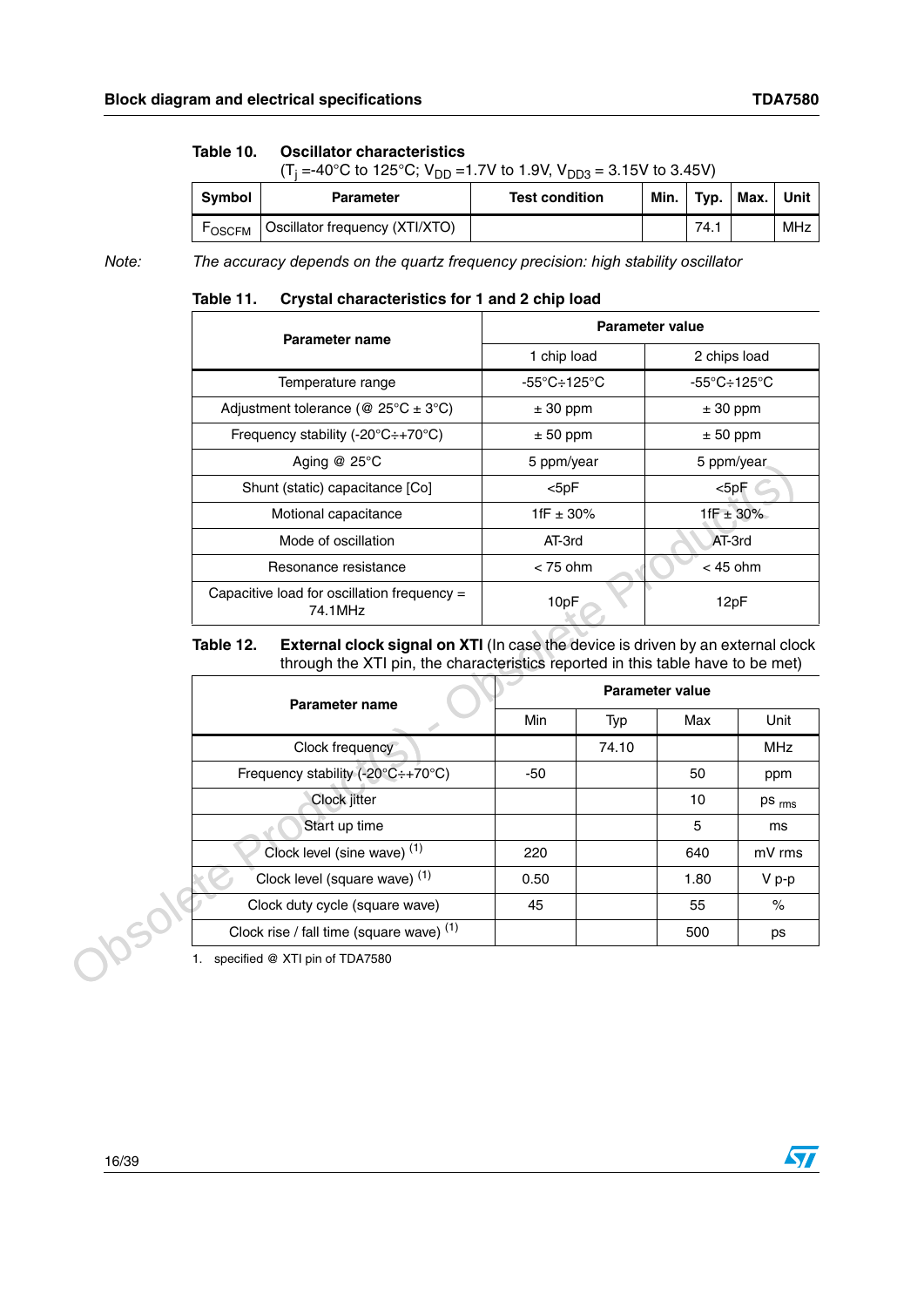### <span id="page-16-0"></span>**Table 13. DSP core**  $(T_j = -40^{\circ}C \text{ to } 125^{\circ}C)$

| Svmbol | Parameter                   | <b>Test condition</b>              | Min. | Typ. | Max. | Unit |
|--------|-----------------------------|------------------------------------|------|------|------|------|
| dspMax | Maximum DSP clock frequency | $V_{DD} = 1.7V$ , $V_{DD3} = 3.3V$ | 81.5 |      |      | MHz  |

#### <span id="page-16-1"></span>**Table 14. FM stereo decoder characteristics**

(T<sub>j</sub> =-40°C to 125°C; V<sub>DD</sub> =1.7V to 1.9V, V<sub>DD3</sub> = 3.15V to 3.45V; BW for measurements 20Hz to 15KHz)

| <b>Symbol</b> | <b>Parameter</b>                 | <b>Test condition</b>             | Min. | Typ. | Max. | Unit |
|---------------|----------------------------------|-----------------------------------|------|------|------|------|
| a ch          | Channel separation               | (Adjustble by SW from 0 to -45dB) | -45  |      |      | dB   |
| THD           | Total harmonic distortion        | 1KHz; mono; $\Delta f = 75$ KHz;  |      | 0.02 | 0.04 | $\%$ |
| $(S+N)/N$     | Signal plus noise to noise ratio | 1KHz; mono; $\Delta f = 40$ KHz;  | 78   | 80   | 82   | dB   |

 $MCK = 18.525MHz$ ,  $F_{sin}/F_{sout} = 0.820445366$ 

#### <span id="page-16-2"></span>**Table 15. Sample rate converter**

| Symbol                        | <b>Parameter</b>                  | <b>Test condition</b>                  | Min. | Typ.   | Max.   |  |
|-------------------------------|-----------------------------------|----------------------------------------|------|--------|--------|--|
|                               |                                   |                                        |      |        |        |  |
|                               |                                   | 20Hz to 20kHz, full scale, 16 bit inp. |      | -95    | $-92$  |  |
|                               |                                   | 20Hz to 20kHz, full scale, 20 bit inp. |      | -98    | $-95$  |  |
|                               |                                   | 1 kHz full scale, 16 bit inp.          |      | -98    | $-95$  |  |
|                               |                                   | 2 kHz full scale, 16 bit inp.          |      | -98    | -95    |  |
|                               | Total harmonic distortion + noise | 5 kHz full scale, 16 bit inp.          |      | -98    | $-95$  |  |
| THD+N                         |                                   | 10 kHz full scale, 16 bit inp          |      | -98    | $-95$  |  |
|                               |                                   | 15 kHz full scale, 16 bit inp          |      | -98    | $-95$  |  |
|                               |                                   | 1 kHz full scale, 20 bit inp.          |      | $-119$ | $-116$ |  |
|                               |                                   | 2 kHz full scale, 20 bit inp.          |      | $-116$ | $-113$ |  |
|                               |                                   | 5 kHz full scale, 20 bit inp.          |      | $-112$ | $-109$ |  |
|                               |                                   | 10 kHz full scale, 20 bit inp          |      | $-108$ | $-105$ |  |
|                               |                                   | 15 kHz full scale, 20 bit inp          |      | $-105$ | $-102$ |  |
|                               | Dynamic Range                     | 1 kHz -60 dB - 16 bit inp. A-weighted  | 97   | 100    |        |  |
| DR                            | fratio = $0.82$                   | 1 kHz -60 dB - 24 bit inp. A-weighted  | 141  | 145    |        |  |
| $R_{p}$                       | Pass band ripple                  | from 20Hz to 15kHz                     |      | 0.4    | 0.5    |  |
| $\mathsf{F}_{\mathsf{ratio}}$ | Sampling frequency in/out ratio   | $F$ sout = 44.1 kHz                    | 0.7  |        | 1.13   |  |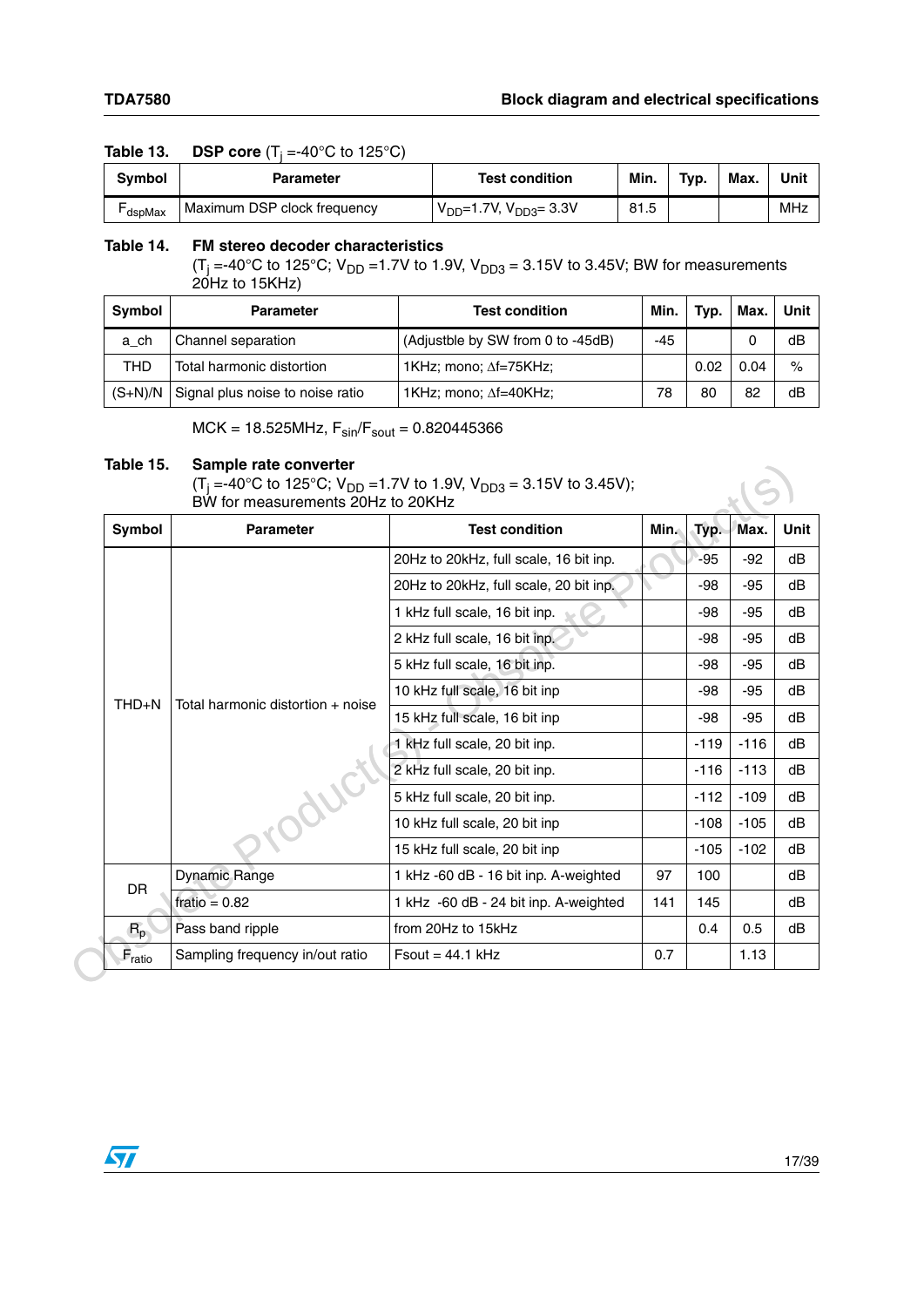$\sqrt{2}$ 



<span id="page-17-0"></span>**Figure 3. Power on and boot sequence using I2C**

<span id="page-17-1"></span>

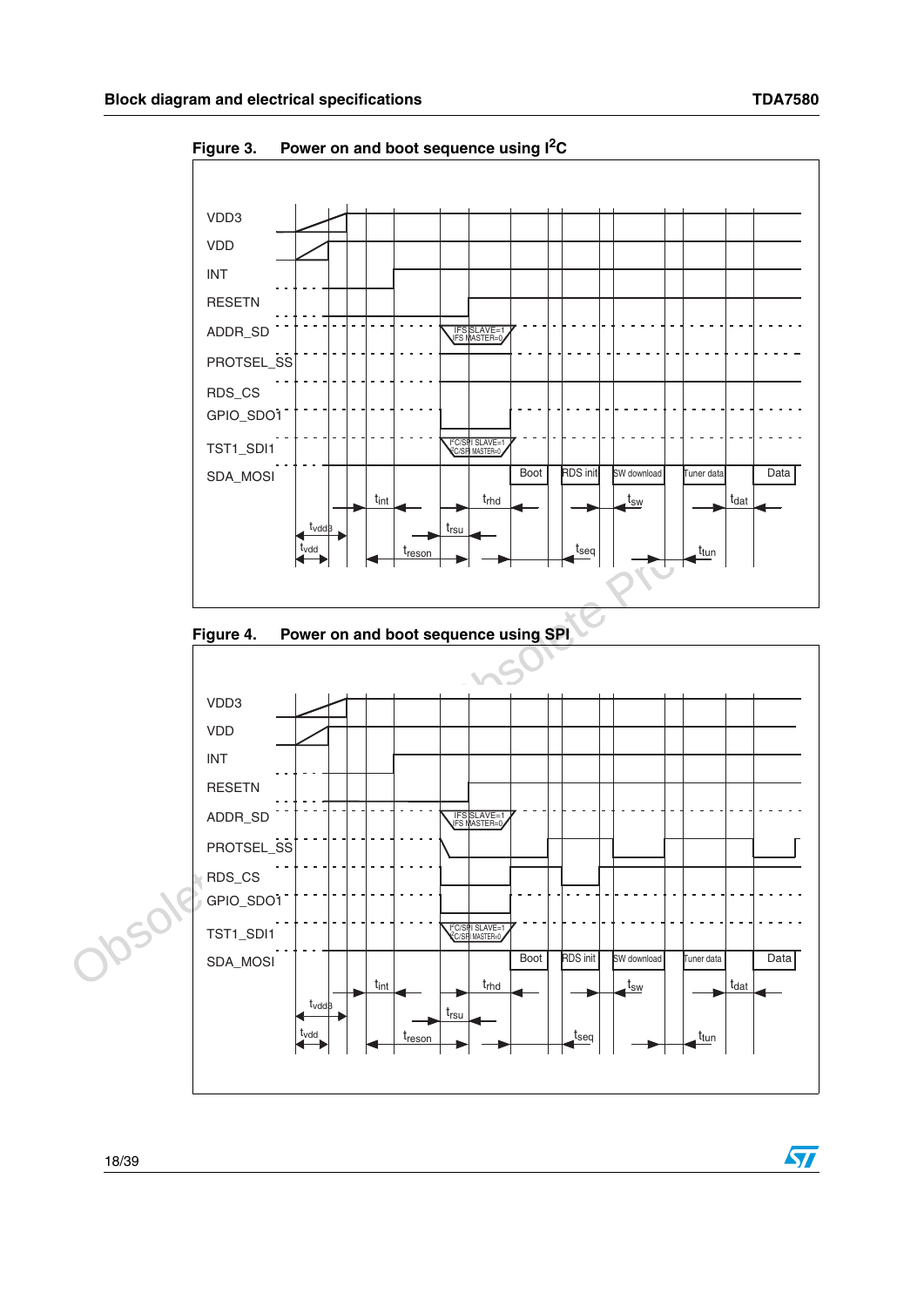| <b>Timing</b>                                | ◡<br>ບບ∪<br><b>Description</b>                              | Min            | <b>Typ</b>     | <b>Max</b> | Unit    |  |
|----------------------------------------------|-------------------------------------------------------------|----------------|----------------|------------|---------|--|
| $t_{\text{vdd3}}$                            | Rise time of 3.3V supply                                    | $\mathbf{1}$   | 13             | 25         | ms      |  |
| Rise time of 1.8V supply<br>$t_{\text{vdd}}$ |                                                             | $\mathbf{1}$   | 6              | 10         | ms      |  |
| $t_{int}$                                    | Maximux delay for INT signal                                | $\blacksquare$ | $\blacksquare$ | 1          | ms      |  |
| $t_{\text{reson}}$                           | Minimum RESETN hold time at 0 after the start-up            | 40             | ÷,             | ä,         | ms      |  |
| $t_{rsu}$                                    | Minimum data set-up time                                    | 250            |                |            | $\mu$ s |  |
| $t_{rhd}$                                    | Minimum data hold time                                      | 250            |                |            | μs      |  |
| $t_{seq}$                                    | Minimum wait time including boot                            | 4              |                |            | ms      |  |
| $\rm t_{sw}$                                 | Minimum wait time before downloading the program software   | 30             |                |            | μs      |  |
| $t_{\sf tun}$                                | Minimum wait time before downloading the software to the FE | $\mathbf{1}$   |                |            | μS      |  |
|                                              |                                                             |                |                |            |         |  |
|                                              | Josolete Product(s) - Obsolete Product(s)                   |                |                |            |         |  |
|                                              |                                                             |                |                |            |         |  |

### <span id="page-18-0"></span>**Table 16. SPI and I2C timing table**

(T<sub>j</sub> =-40°C to 125°C; V<sub>DD</sub> =1.7V to 1.9V, V<sub>DD3</sub> = 3.15V to 3.45V)

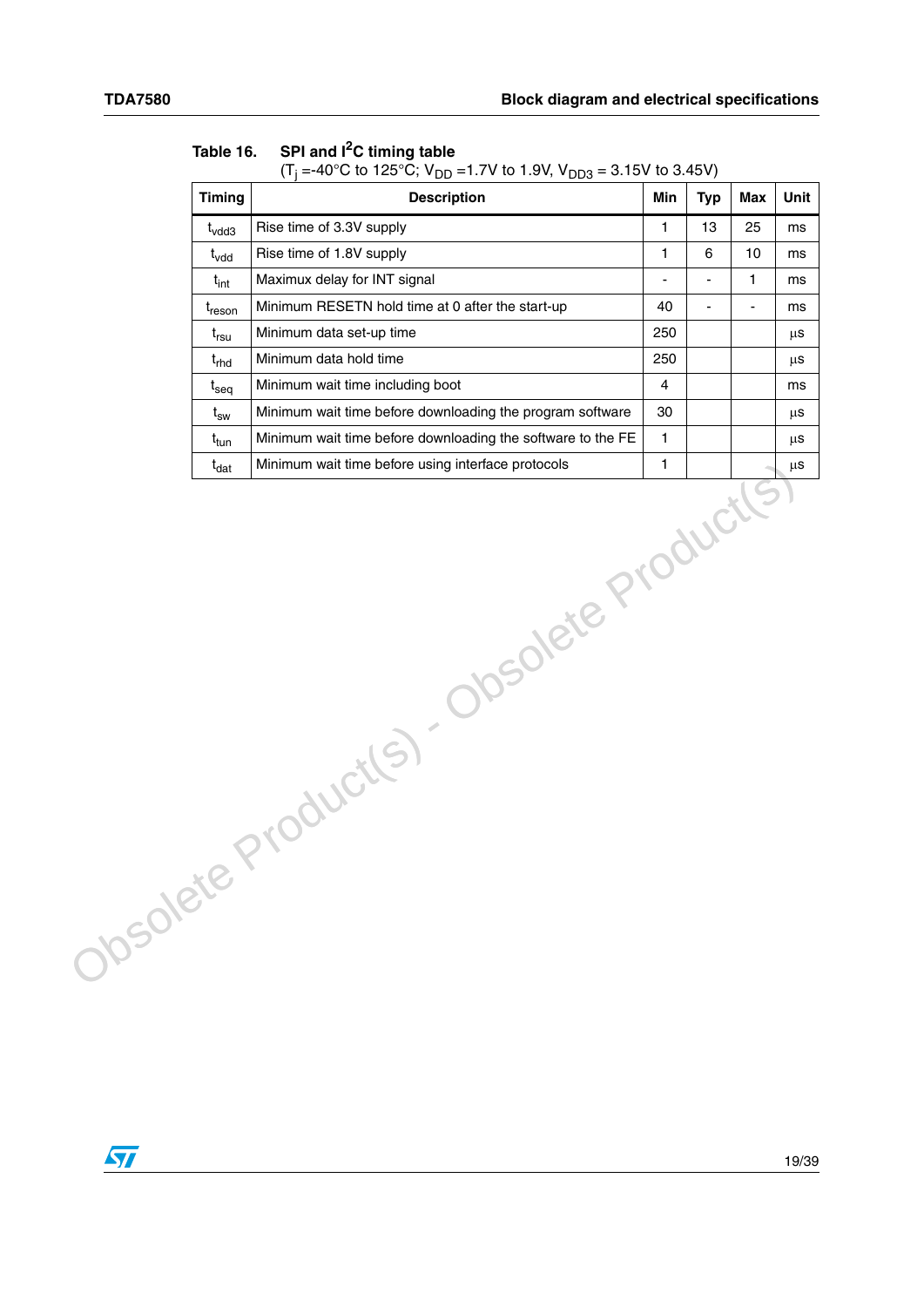$\sqrt{2}$ 

# <span id="page-19-0"></span>**3 SAI Interface**

### <span id="page-19-2"></span>**Figure 5. SAI Timings**



#### <span id="page-19-1"></span>Table 17. **SAI Timing table**

|       | Table 17.                    | <b>SAI Timing table</b><br>(T <sub>i</sub> =-40°C to 125°C; V <sub>DD</sub> =1.7V to 1.9V, V <sub>DD3</sub> = 3.15V to 3.45V) C <sub>load</sub> The<br>values on the table are consistent with a capacitance load on SAI lines of<br>160pF |            |            |     |             |  |
|-------|------------------------------|--------------------------------------------------------------------------------------------------------------------------------------------------------------------------------------------------------------------------------------------|------------|------------|-----|-------------|--|
|       | <b>Timing</b>                | <b>Description</b>                                                                                                                                                                                                                         | <b>Min</b> | <b>Typ</b> | Max | <b>Unit</b> |  |
|       | $\mathfrak{t}_{\sf sckr}$    | Clock Cycle                                                                                                                                                                                                                                | 302        |            | 976 | ns          |  |
|       | $t_{dt}$                     | SCKR active edge to data out valid                                                                                                                                                                                                         | 48         |            | 65  | ns          |  |
|       | $t_{\sf lrs}$                | <b>LRCK</b> setup time                                                                                                                                                                                                                     | 25         |            |     | ns          |  |
|       | $t_{\text{lrh}}$             | <b>LRCK hold time</b>                                                                                                                                                                                                                      | 25         |            |     | ns          |  |
|       | t <sub>sdis</sub>            | SDI setup time                                                                                                                                                                                                                             | 65         |            |     |             |  |
|       | $\mathsf{t}_{\mathsf{sdih}}$ | SDI hold time                                                                                                                                                                                                                              | 65         |            |     | ns          |  |
|       | t <sub>sckph</sub>           | SCK high time                                                                                                                                                                                                                              | 146        |            |     | ns          |  |
|       | t <sub>sckpl</sub>           | SCK low time                                                                                                                                                                                                                               | 146        |            |     | ns          |  |
| Note: | Figure 6.                    | $T_{DSP}$ = DSP master clock cycle time = $1/F_{DSP}$<br>SAI protocol (when: RLRS=0; RREL=0; RCKP=1; RDIR=0)                                                                                                                               |            |            |     |             |  |
|       | <b>LRCKR</b>                 | <b>LEFT</b><br><b>RIGHT</b>                                                                                                                                                                                                                |            |            |     |             |  |
|       | <b>SCKR</b>                  |                                                                                                                                                                                                                                            |            |            |     |             |  |

# <span id="page-19-3"></span>**Figure 6. SAI protocol** (when: RLRS=0; RREL=0; RCKP=1; RDIR=0) LEFT | RIGHT **SCKR** SDI0-1 **LRCKR** LSB(n-1)  $\times$  MSB(n)  $\times$  MSB-1(n)  $\times$  MSB-2(n)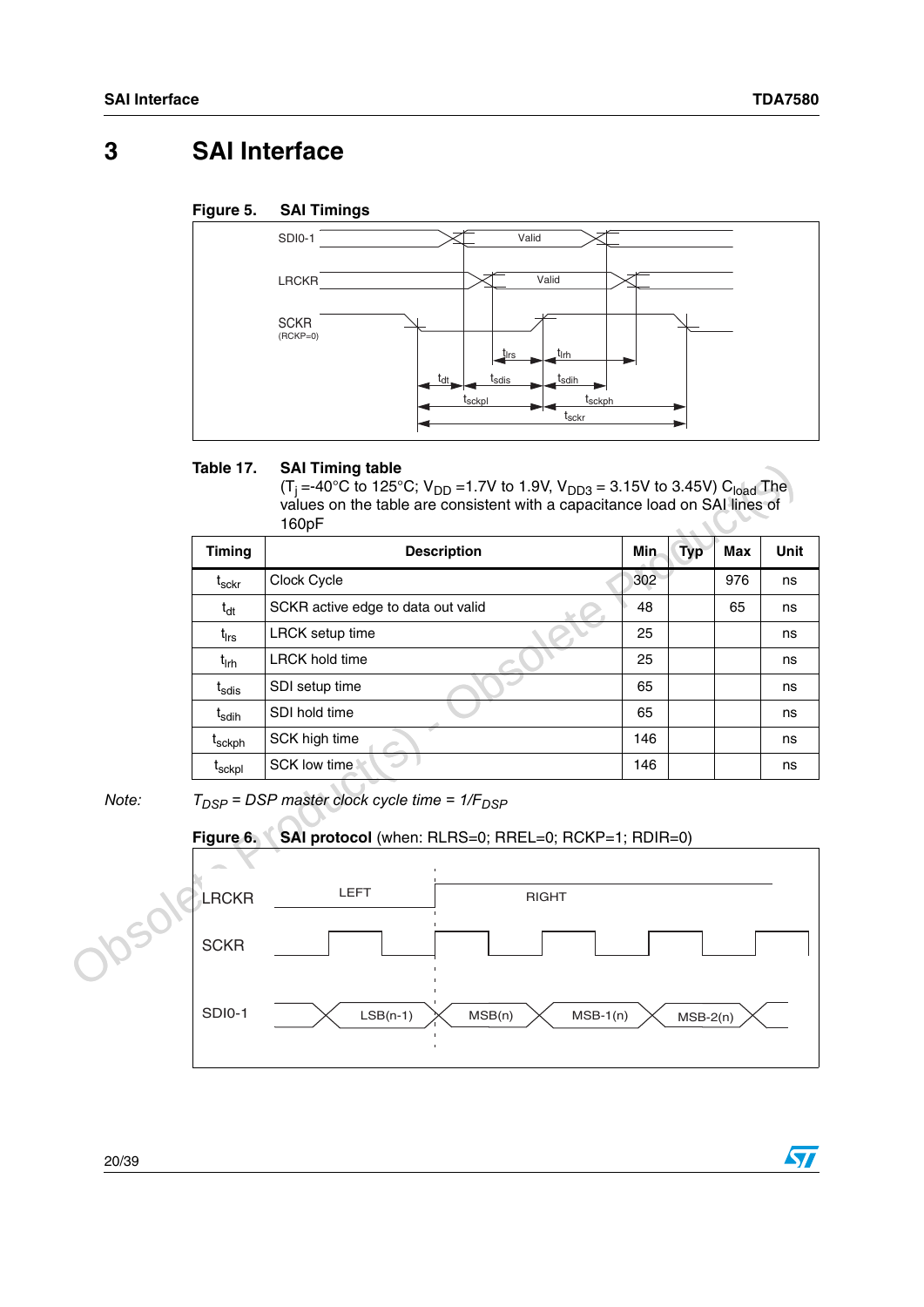

<span id="page-20-0"></span>**Figure 7.** SAI protocol (when: RLRS=1; RREL=0; RCKP=1; RDIR=1)

<span id="page-20-1"></span>

### <span id="page-20-2"></span>**Figure 9. SAI protocol** (when: RLRS=0; RREL=1; RCKP=1; RDIR=0)



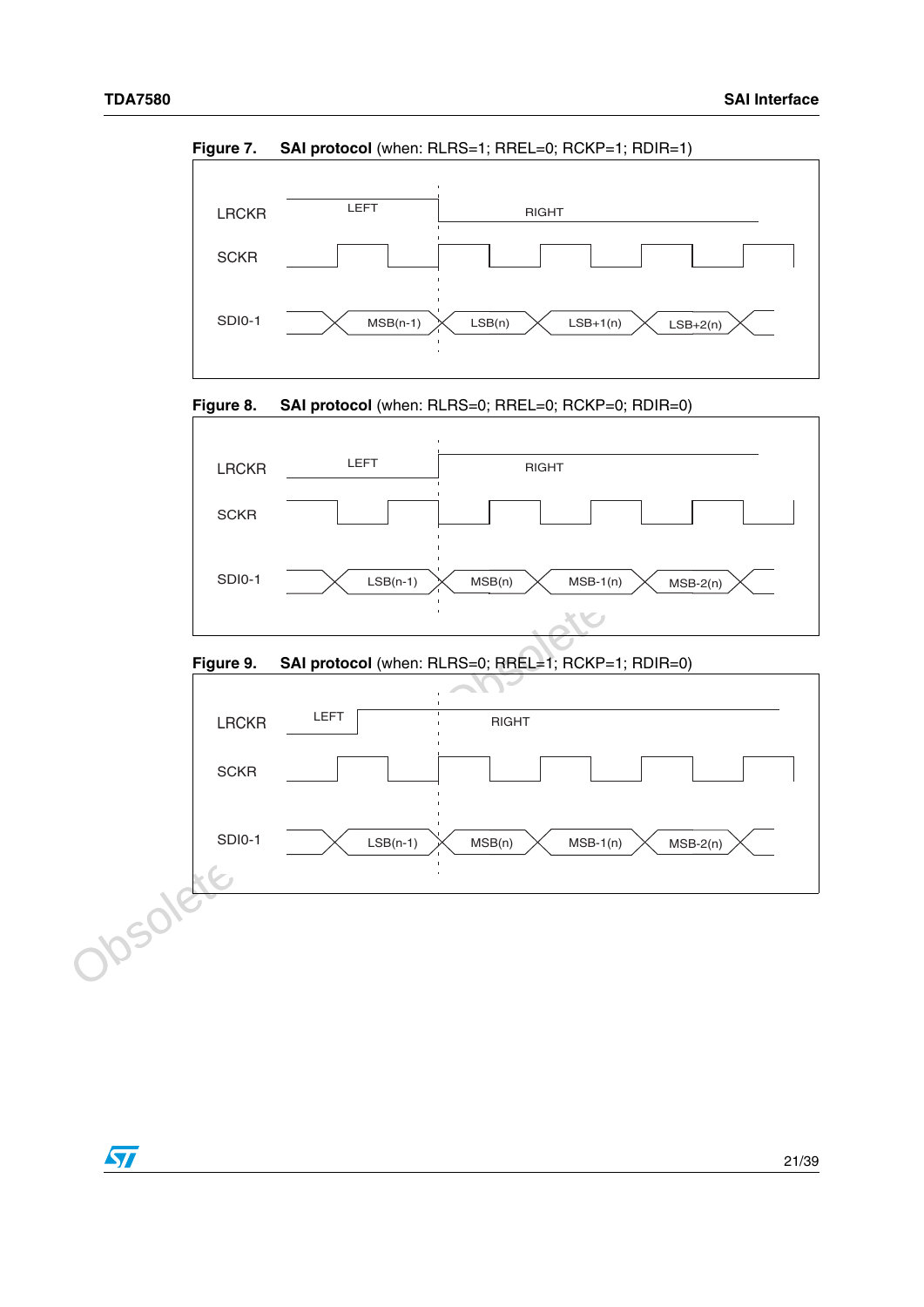$\sqrt{2}$ 

# <span id="page-21-0"></span>**4 RDS SPI interface**

<span id="page-21-2"></span>



#### <span id="page-21-1"></span>**Table 18. RDS SPI timing table**

|  |                               | <b>SSSetup</b><br><b>Isclkl</b><br>t <sub>sclk</sub>                                                                                                                                                                                              | t <sub>sclkh</sub> |            |     |      |
|--|-------------------------------|---------------------------------------------------------------------------------------------------------------------------------------------------------------------------------------------------------------------------------------------------|--------------------|------------|-----|------|
|  | Table 18.                     | <b>RDS SPI timing table</b><br>(T <sub>i</sub> =-40°C to 125°C; V <sub>DD</sub> =1.7V to 1.9V, V <sub>DD3</sub> = 3.15V to 3.45V) C <sub>load</sub> The<br>values on the table are consistent with a capacitance load on RDS SPI lines of<br>80pF |                    |            |     |      |
|  | Symbol                        | <b>Description</b><br><b>Slave configured</b>                                                                                                                                                                                                     | Min                | <b>Typ</b> | Max | Unit |
|  |                               |                                                                                                                                                                                                                                                   |                    |            |     |      |
|  | $\mathsf{t}_{\mathsf{sclk}}$  | Clock cycle                                                                                                                                                                                                                                       | 1240               |            |     | ns   |
|  | $t_{\text{dtr}}$              | Sclk edge to MISO valid                                                                                                                                                                                                                           | 239                |            | 365 | ns   |
|  | t <sub>setup</sub>            | MOSI setup time                                                                                                                                                                                                                                   | 255                |            |     | ns   |
|  | t <sub>hold</sub>             | MOSI hold time                                                                                                                                                                                                                                    | 365                |            |     | ns   |
|  | $\mathfrak{r}_{\text{scikh}}$ | SCK high time width                                                                                                                                                                                                                               | 620                |            |     | ns   |
|  | $\mathsf{t}_{\mathsf{sclkl}}$ | SCK low time width                                                                                                                                                                                                                                | 620                |            |     | ns   |
|  | <sup>I</sup> sssetup          | SS setup time                                                                                                                                                                                                                                     | 620                |            |     | ns   |
|  | t <sub>sshold</sub>           | SS hold time                                                                                                                                                                                                                                      | 620                |            |     | ns   |
|  | $\mathfrak{t}_{\mathtt{ssw}}$ | SS pulse width                                                                                                                                                                                                                                    | 1240               |            |     | ns   |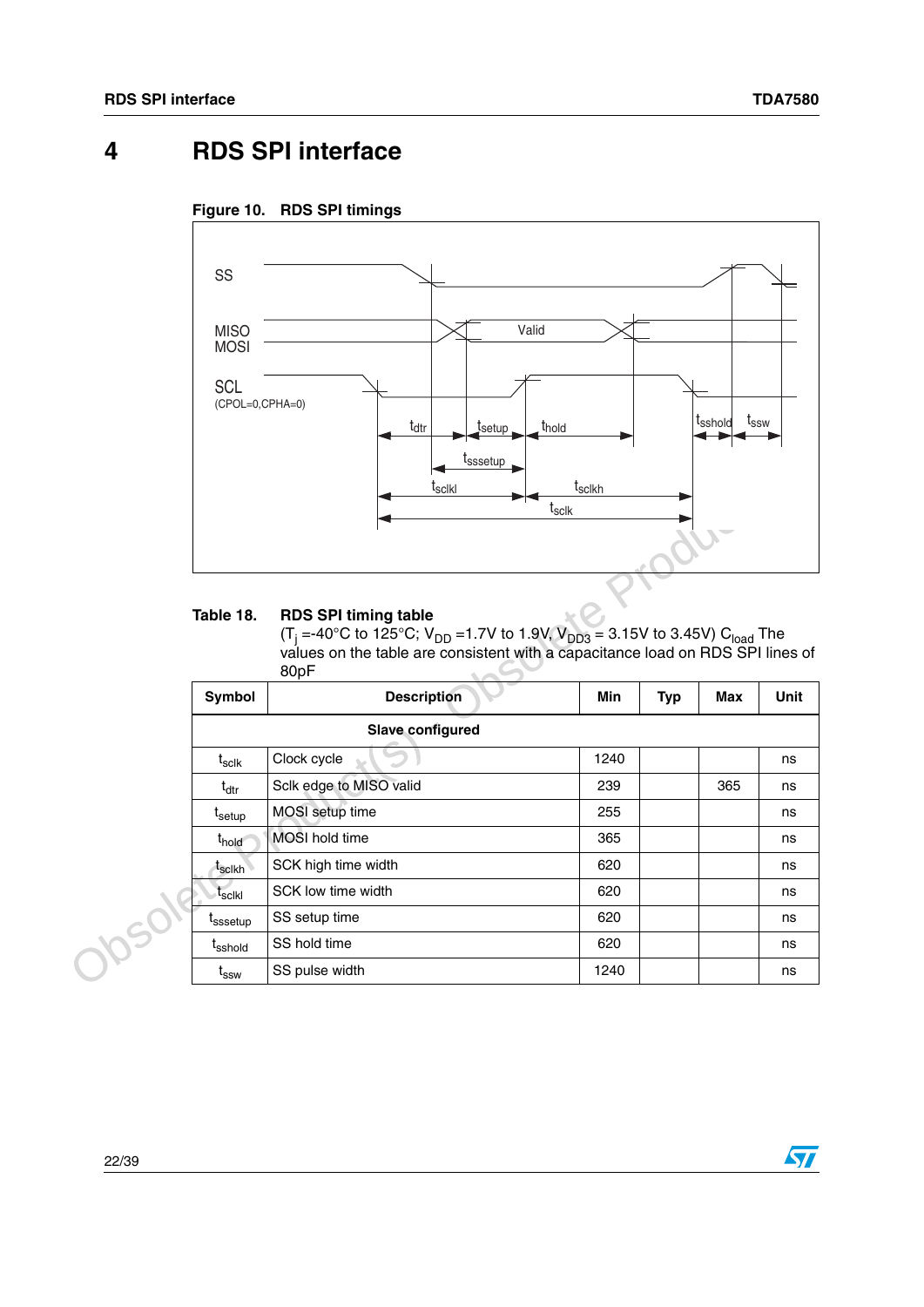<span id="page-22-0"></span>**Figure 11. RDS SPI clocking scheme**

| $SS(\#17)$                                                |
|-----------------------------------------------------------|
| SCK(#20) (CPOL=0,CPHA=0)                                  |
| SCK(#20) (CPOL=0,CPHA=1)                                  |
| SCK(#20) (CPOL=1,CPHA=0)                                  |
| SCK(#20) (CPOL=1,CPHA=1)                                  |
| MISO(#19)<br>MOSI(#18)<br>${\sf MSB}$<br>6<br>5<br>3<br>4 |
| Produi                                                    |
| Josolete Product(s) - Obsolete                            |
|                                                           |
|                                                           |
|                                                           |
|                                                           |
|                                                           |

 $\sqrt{2}$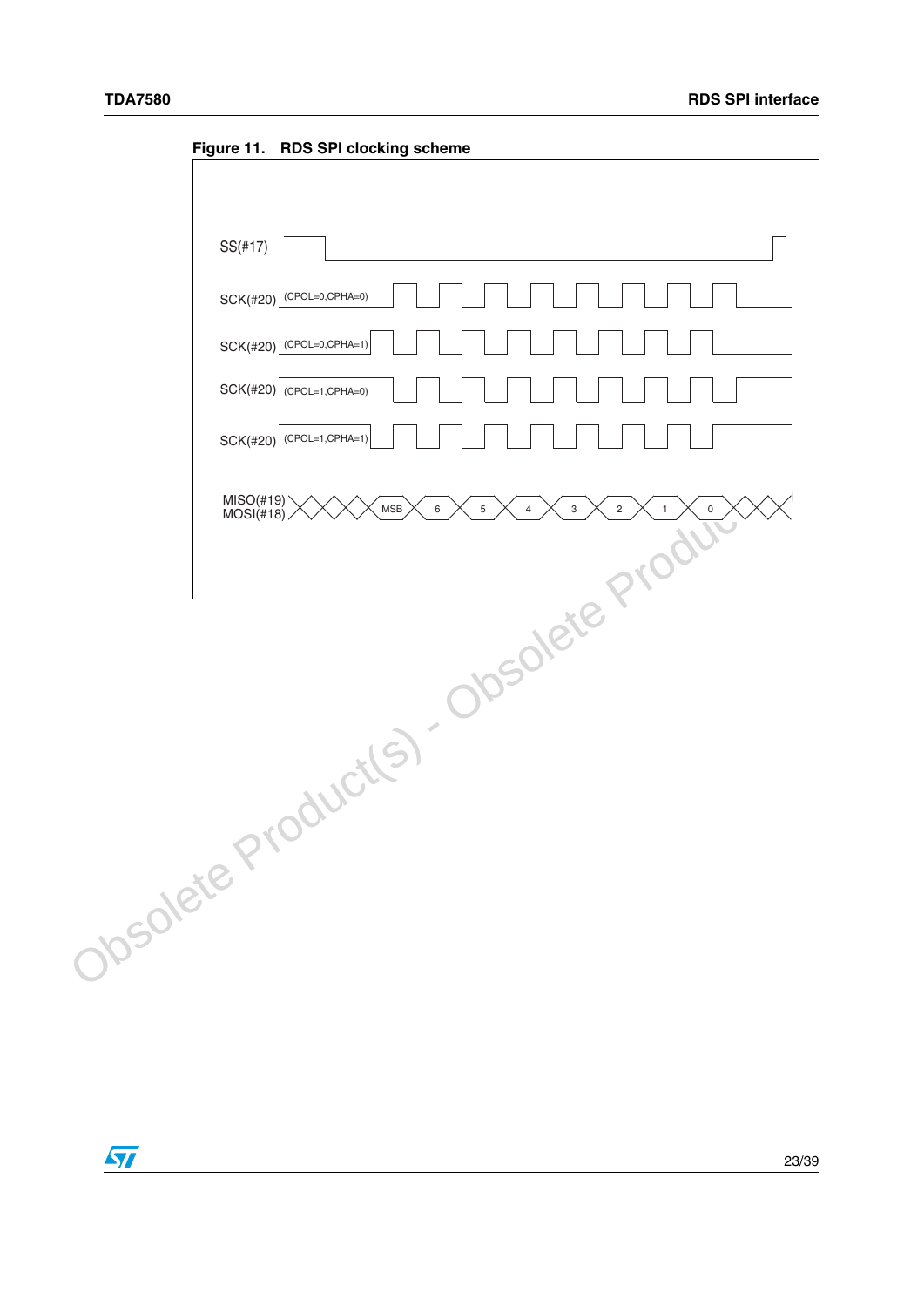# <span id="page-23-0"></span>**5 BSPI interface**

(T<sub>j</sub> =-40°C to 125°C; V<sub>DD</sub> =1.7V to 1.9V, V<sub>DD3</sub> = 3.15V to 3.45V) C<sub>load</sub>

The values on the table are consistent with a capacitance load on BSPI lines of 160pF)

<span id="page-23-2"></span>



#### <span id="page-23-1"></span>**Table 19. BSPI timing table**

|             |                                            | oooctup<br>t <sub>sclkl</sub><br>t <sub>sclk</sub> | tsclkh |            |            |      |
|-------------|--------------------------------------------|----------------------------------------------------|--------|------------|------------|------|
|             | Table 19.                                  | <b>BSPI timing table</b>                           |        |            |            |      |
|             | Symbol                                     | <b>Description</b>                                 | Min    | <b>Typ</b> | <b>Max</b> | Unit |
|             |                                            | <b>Master configured</b>                           |        |            |            |      |
|             | $\mathfrak{t}_{\text{s}$ clk               | Clock cycle                                        | 184    |            |            | ns   |
|             | $t_{\text{dtr}}$                           | Sclk edge to MOSI valid                            | 61     |            | 92         | ns   |
|             | $t_{\sf setup}$                            | MISO setup time                                    | 52     |            |            | ns   |
|             | t <sub>hold</sub>                          | MISO hold time                                     | 52     |            |            | ns   |
|             | $t_{\rm{scikh}}$                           | SCK high time                                      | 92     |            |            | ns   |
|             | $\mathsf{t}_{\mathsf{sclkl}}$              | SCK low time                                       | 92     |            |            | ns   |
|             | t <sub>sssetup</sub>                       | SS setup time                                      | 92     |            |            | ns   |
|             | t <sub>sshold</sub>                        | SS hold time                                       | 92     |            |            | ns   |
|             | $t_{ssw}$                                  | SS pulse width                                     | 184    |            |            | ns   |
|             | <b>Slave configured</b>                    |                                                    |        |            |            |      |
| <b>2050</b> | $t_{\sf sclk}$                             | Clock cycle                                        | 238    |            |            | ns   |
|             | $t_{\rm dtr}$                              | Sclk edge to MISO valid                            | 88     |            | 119        | ns   |
|             | $t_{\sf setup}$                            | MOSI setup time                                    | 65     |            |            | ns   |
|             | t <sub>hold</sub>                          | MOSI hold time                                     | 65     |            |            | ns   |
|             | $t_{\sf scIkh}$                            | SCK high time                                      | 119    |            |            | ns   |
|             | $t_{\sf sc\mathsf{l}\mathsf{k}\mathsf{l}}$ | SCK high low                                       | 119    |            |            | ns   |
|             | t <sub>sssetup</sub>                       | SS setup time                                      | 119    |            |            | ns   |
|             | t <sub>sshold</sub>                        | SS hold time                                       | 119    |            |            | ns   |
|             | $t_{\rm ssw}$                              | SS pulse width                                     | 238    |            |            | ns   |

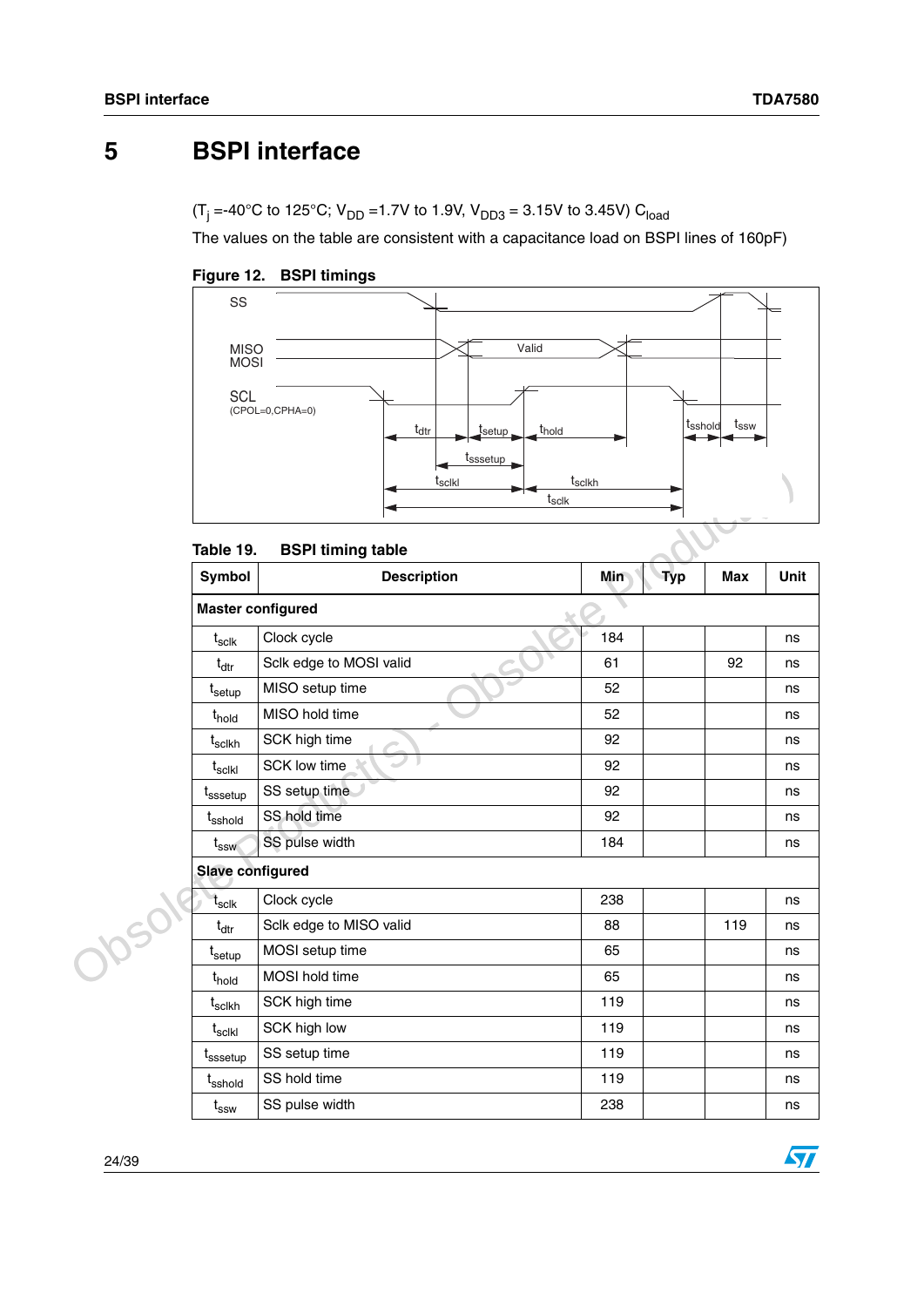|            | Figure 13. BSPI clocking scheme        |
|------------|----------------------------------------|
| $SS(\#17)$ |                                        |
|            | SCK(#20) (CPOL=0,CPHA=0)               |
|            | SCK(#20) (CPOL=0,CPHA=1)               |
|            | SCK(#20) (CPOL=1,CPHA=0)               |
|            | SCK(#20) (CPOL=1,CPHA=1)               |
|            |                                        |
|            | Josolete Product(s). Obsolete Products |
|            |                                        |

<span id="page-24-0"></span>**Figure 13. BSPI clocking scheme**

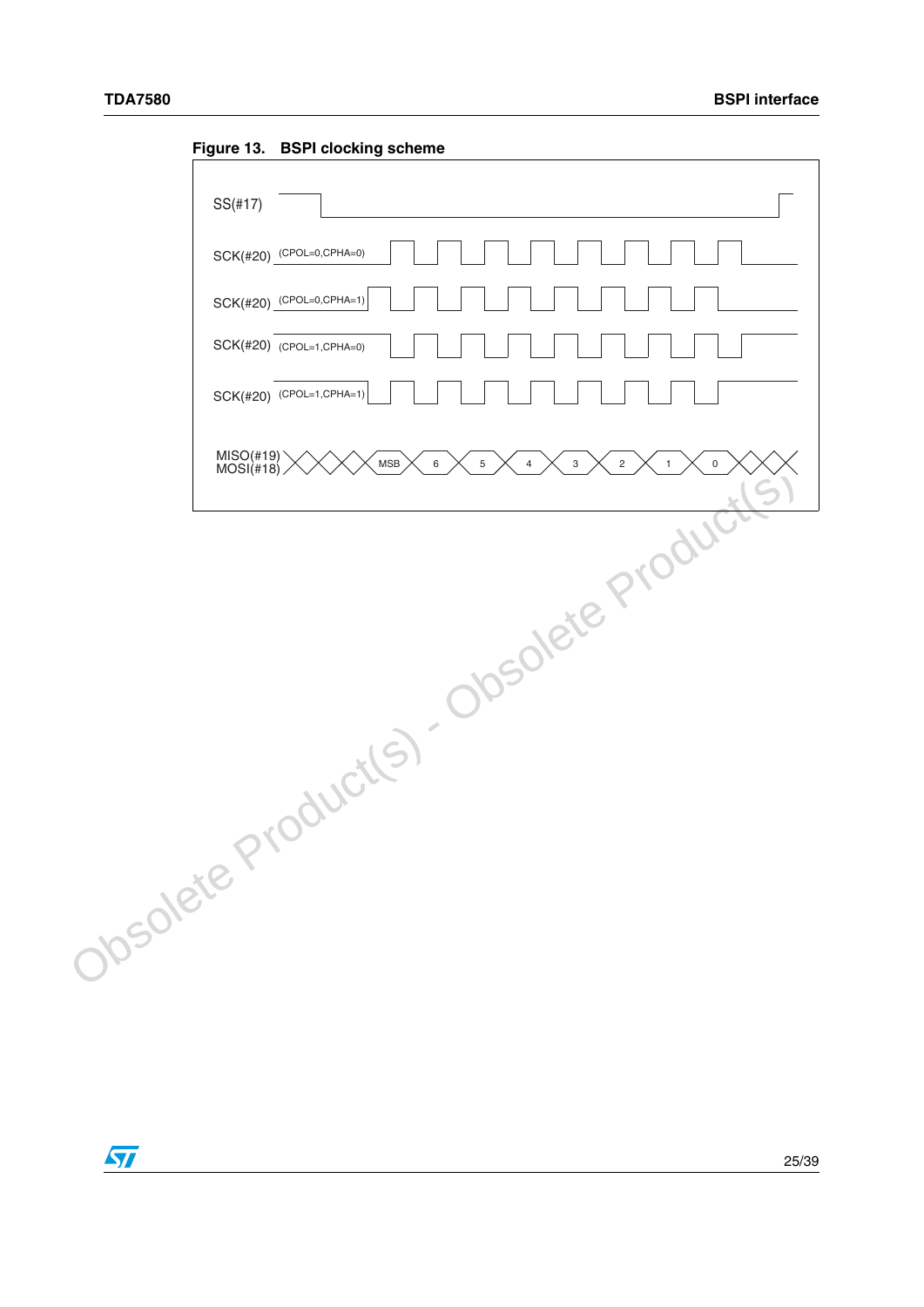# <span id="page-25-0"></span>**6 Inter processor transport interface for antenna diversity**

(T<sub>j</sub> =-40°C to 125°C; V<sub>DD</sub> =1.7V to 1.9V, V<sub>DD3</sub> = 3.15V to 3.45V) C<sub>load</sub>. The values on the table are consistent with a capacitance load on  $HS<sup>3</sup>$  lines of 20pF

<span id="page-25-2"></span>



### <span id="page-25-3"></span>**Figure 15. HS3I clocking scheme**



### <span id="page-25-1"></span>**Table 20. HS3I timing table**

| Table 20.          | HS <sup>3</sup> I timing table           |        |            |        |      |
|--------------------|------------------------------------------|--------|------------|--------|------|
| <b>Timing</b>      | <b>Description</b>                       | Min    | <b>Typ</b> | Max    | Unit |
| $I_{\rm Solk}$     | MBC clock cycle                          | 107.95 |            | 107.97 | ns   |
| t <sub>dtr</sub>   | MBC active edge to master data out valid | 4      |            |        | ns   |
| <sup>L</sup> setup | MBC active edge to master synch valid    | 4      |            |        | ns   |
| t <sub>hold</sub>  | Slave data out setup time                | 6      |            |        | ns   |

*Note:*  $T_{DSP}$  = DSP master clock cycle time =  $1/F_{DSP}$ 

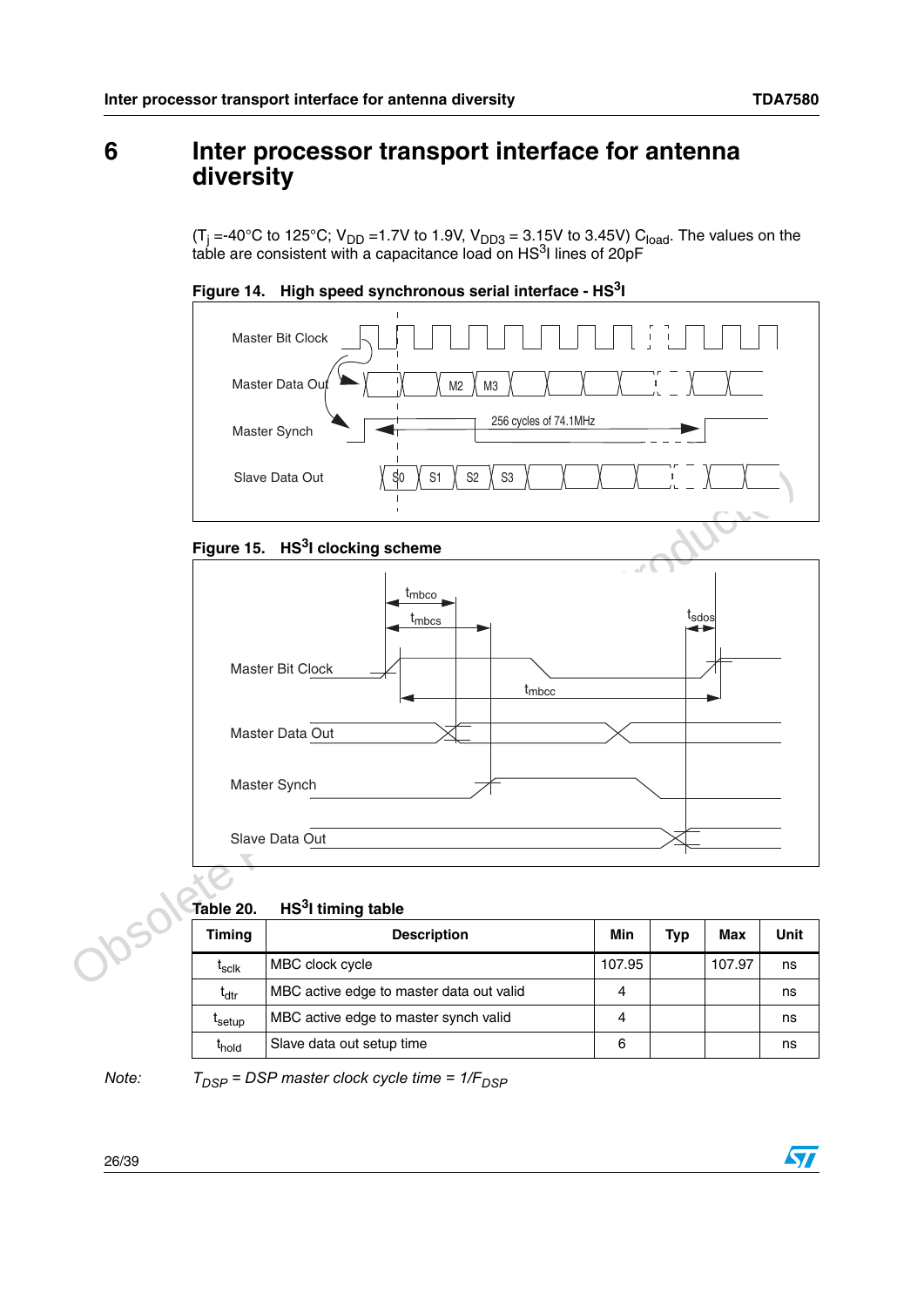# <span id="page-26-0"></span>**7 I2C timing**

<span id="page-26-2"></span>



### <span id="page-26-1"></span>**Table 21. I2C BUS timing table**

| <b>Symbol</b>       | <b>Parameter</b>                                                                                  | <b>Test</b> | <b>Standard mode</b><br>$I2C$ BUS |      | <b>Fast mode</b><br>$12C$ BUS | Unit |     |
|---------------------|---------------------------------------------------------------------------------------------------|-------------|-----------------------------------|------|-------------------------------|------|-----|
|                     |                                                                                                   | condition   | Min.                              | Max. | Min.                          | Max. |     |
| $F_{SCL}$           | <b>SCLI clock frequency</b>                                                                       |             | $\mathbf 0$                       | 100  | $\mathbf 0$                   | 400  | kHz |
| <sup>t</sup> BUF    | Bus free between a stop and start<br>condition                                                    |             | 4800                              |      | 1300                          |      |     |
| <sup>t</sup> HD:STA | Hold time (repeated) START condition.<br>After this period, the first clock pulse is<br>generated |             | 4800                              |      | 600                           |      |     |
| $t_{LOW}$           | LOW period of the SCL clock                                                                       |             | 4800                              |      | 1300                          |      |     |
| $t_{HIGH}$          | HIGH period of the SCL clock                                                                      |             | 4800                              |      | 600                           |      |     |
| t <sub>SU:STA</sub> | Set-up time for a repeated start<br>condition                                                     |             | 4800                              |      | 600                           |      |     |
| <sup>t</sup> HD:DAT | DATA hold time                                                                                    |             | $\Omega$                          |      | $\mathbf 0$                   | 900  |     |
| t <sub>R</sub>      | Rise time of both SDA and SCL signals                                                             | Cb in pF    | $\overline{\phantom{0}}$          | 300  | $12+0.1C_h$                   | 300  |     |
| tF                  | Fall time of both SDA and SCL signals                                                             | Cb in pF    |                                   | 300  | $12+0.1C_h$                   | 300  |     |
| $t_{\text{SU;STO}}$ | Set-up time for STOP condition                                                                    |             | 4800                              |      | 600                           |      |     |
| t <sub>SU:DAT</sub> | Data set-up time                                                                                  |             | 250                               |      | 250                           |      |     |
| C <sub>b</sub>      | Capacitive load for each bus line                                                                 |             | 10                                | 400  | 10                            | 400  |     |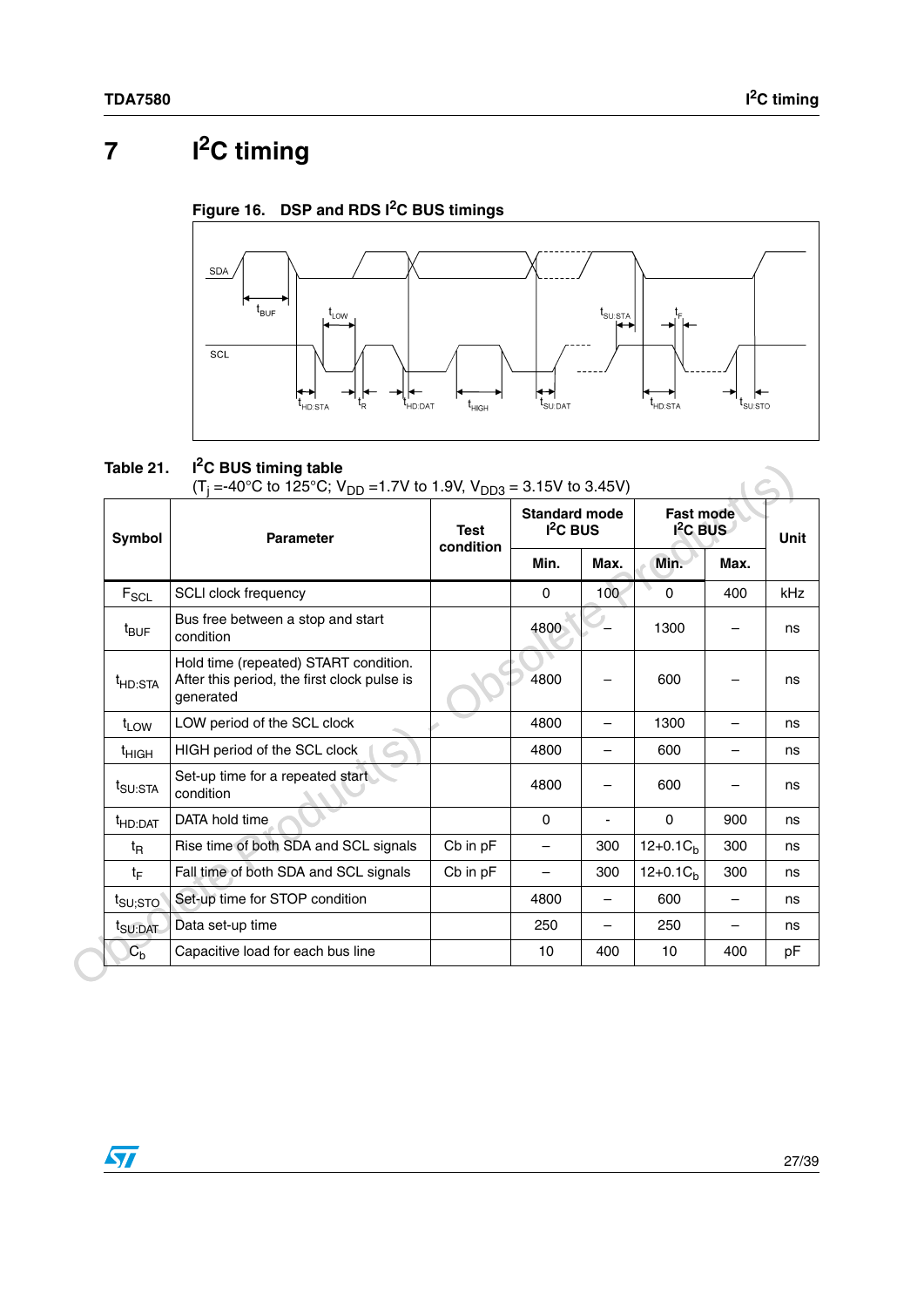# <span id="page-27-0"></span>**8 Functional description**

The TDA7580 IC offers a solution for high performance FM/AM car radio receivers. The high processing power allows audio processing of both internal and external audio source.

The processing engine is based on a 24bit programmable DSP, with separate banks of program and data RAMs. A number of hardware modules (peripherals) help in the algorithm implementation of channel equalization and FM/AM baseband post processing.

The HW architecture allows to perform dual tuner diversity. In this case two TDA7580 are needed: one device must be configurated as master, generates the clock and controls the main data interfaces. The second device becomes the slave and converts the second IF path, as well as helps the first chip as co-processor.

### <span id="page-27-1"></span>**8.1 24 bit DSP core**

Some capabilities of the DSP are listed below:

- Single cycle multiply and accumulate with convergent rounding and condition code<br>generation<br>24 x 24 to 56-bit MAC Unit<br>Double precision multiply<br>Scaling and saturation arithmetic<br>48-bit or 2 x 24-bit parallel moves<br>64 inte generation
- 24 x 24 to 56-bit MAC Unit
- Double precision multiply
- Scaling and saturation arithmetic
- 48-bit or 2 x 24-bit parallel moves
- 64 interrupt vector locations
- Fast or long interrupts possible
- Programmable interrupt priorities and masking
- Repeat instruction and zero overhead DO loops
- Hardware stack capable of nesting combinations of 7 DO loops or 15 interrupts / subroutines
- Some capabilities of the DSP are listed below:<br>
 Single cyle multiply and accumulate with convergent rounding and condition code<br>
generation<br>
 24 x 24 to 56-bit MAC Unit<br>
 Double precision multiply<br>
 Scaling and statur Bit manipulation instructions possible on all registers and memory locations, also jump on bit test
	- 4 pin serial debug interface
	- Debug access to all internal registers, buses and memory locations
	- 5 word deep program address history FIFO
	- Hardware and software breakpoints for both program and data memory accesses<br>Debug single stepping, instruction injection and disassembly of program memory<br>Debug single stepping, instruction injection and disassembly of pro
		- Debug single stepping, instruction injection and disassembly of program memory

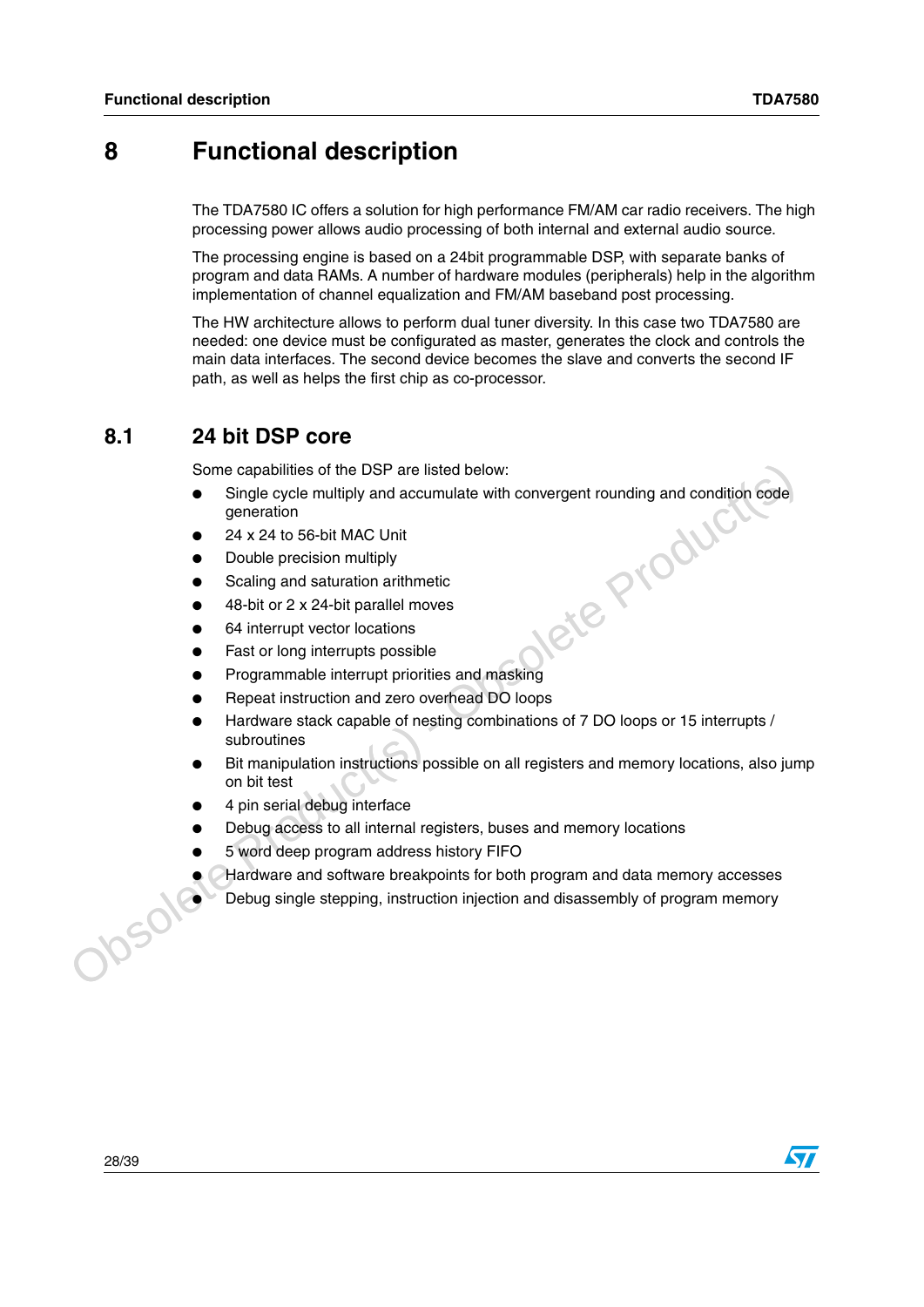### <span id="page-28-0"></span>**8.2 DSP peripherals**

- Clock generation unit (CGU)
- Stereo decoder (HWSTER)
- Serial audio interface (SAI)
- Tuner AGC keying DAC (KEYDAC)
- Programmable I/O interface (I<sup>2</sup>C/BSPI)
- Asynchronous sample rate converter (ASRC)
- IF band pass sigma delta modulator (IFADC)
- Digital down converter (DDC)
- Discriminator (CORDIC)
- **RDS**
- Tuner diversity HS3I

The peripherals are mapped in the X memory space.

Most of them can be handled by interrupt, with software programmable priority.

Peripherals running at very high rate have direct access to X and Y data bus for very fast movement from or to the core, by mean of single cycle instruction.

## <span id="page-28-1"></span>**8.3 Clock generation unit (CGU) and oscillator**

This unit is responsible for supplying all necessary clocks and synchronization signals to the whole chip.

Most of them can be handled by interrupt, with software programmable priority.<br>
Peripherals running at very high rate have direct access to X and Y data bus for very fast<br>
movement from or to the core, by mean of single c The control status register of this unit contains information about the current working mode (oscillator [master mode] or clock buffer [slave mode]), the tuner clock frequency setting, the general setup of the oscillator. This last function is performed inside the CGU, that establishes using a self trimming algorithm, which is the current values that can bias the oscillator: this feature lets the oscillator be independent from process parameters variation. The values of bias current are stored in the control status register of the CGU: 4 bits for the coarse current steps and 6 bits for the fine current steps.

In slave mode the oscillator behaves as a buffer: the chip can be then driven using an external clock. The clock divider, placed in this unit, generates the tuner the reference clock and can be programmed for frequencies down to 9KHz with selectable duty cycle and from 4.4Hz to 9KHz with duty cycle 50%.

An external clock can drive the XTI pin (please see *Table 12* for reference).

<span id="page-28-2"></span>

### **8.4 Stereo decoder (HWSTER)**

The fully digital hardware stereo decoder does all the signal processing necessary to demodulate an FM MPX signal which is prepared by the channel equalization algorithm in the digital IF sampling device, providing pilot tone dependent mono/stereo switching, as well as stereo-blend and highcut functionality.

Selectable de-emphasis time constant allow the use of this module for different FM radio receiver standards.

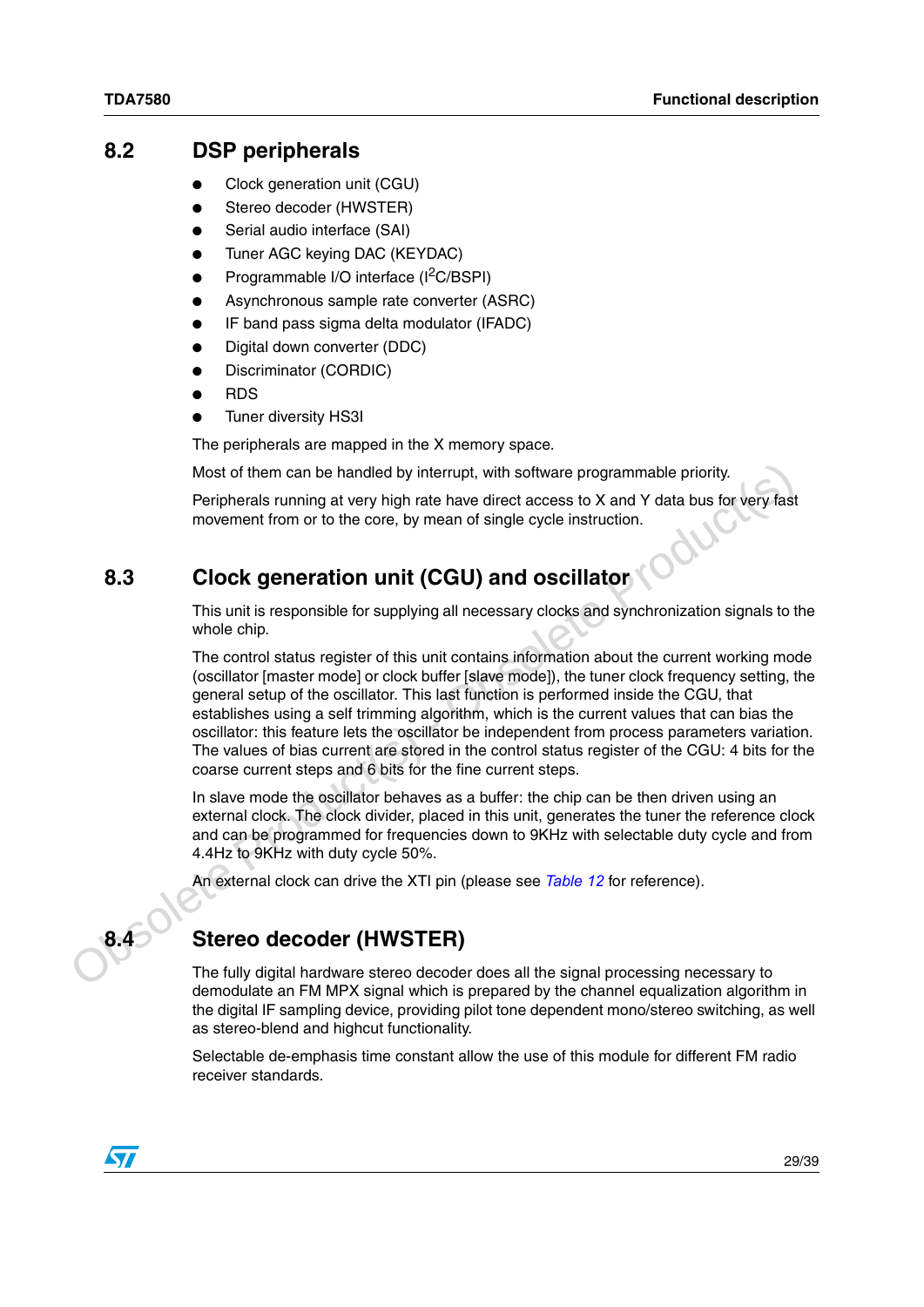There are built in filters for field strength processing. In order to obtain the maximum flexibility the field strength processing and noise cancellation, however, are implemented as software inside the programming DSP, which has to provide control signals for the stages softmute, stereoblend, and highcut.

## <span id="page-29-0"></span>**8.5 Serial audio interface (SAI)**

The two SAI modules have been embedded in such a way great flexibility is available in their use.

The two modules are fully separate and they each have a receive and a transmit channel, as well as they can be selected as either master or slave.

The bit clocks and left & right clocks are routed through the pins, so the audio interface can be chosen to be adapted to a large variety of application.

One SAI transmit channel can have the asynchronous sample rate converter in front, thus separate different audio rate domains.

Additional feature are:

- support of 16/24/32 bit word length
- programmable left/right clock polarity
- programmable rising/falling edge of the bit clock for data valid
- programmable data shift direction, MSB or LSB received / transmitted first

# <span id="page-29-1"></span>**8.6 I2C interfaces**

The inter integrated circuit bus is a single bidirectional two wire bus used for efficient inter IC control. All I<sup>2</sup>C bus compatible devices incorporate an on-chip interface which allows them communicate directly with each other via the  $I<sup>2</sup>C$  bus.

Additional feature are:<br>
• support of 16/24/32 bit word length<br>
• programmable ieling/falling edge of the bit clock for data valid<br>
• programmable ieling/falling edge of the bit clock for data valid<br>
• programmable elas sh Every component hooked up to the  $1^2C$  bus has its own unique address whether it is a CPU, memory or some other complex function chip. Each of these chips can act as a receiver and /or transmitter on its functionality.

Two pins are used to interface both  $1<sup>2</sup>C$  of the DSP and RDS, which have different internal <sup>2</sup>C address, thus reducing the on board pin interconnections.

# <span id="page-29-2"></span>**8.7 Serial peripheral interfaces**

The DSP and RDS can have this serial interface, alternative to the  $I<sup>2</sup>C$  one. DSP and RDS SPI modules have separate pin for chip select.

The DSP SPI has a ten 24 bit words deep FIFO for both receive and transmit sections, which reduces DSP processing overhead even at high data rate.

The serial interface is needed to exchange commands and data over the LAN. During an SPI transfer, data is transmitted and received simultaneously. A serial clock line synchronizes shifting and sampling of the information on the two serial data lines. A slave select line allows individual selection of a slave SPI device.

When an SPI transfer occurs an 8-bit word is shifted out one data pin while another 8-bit character is simultaneously shifted in a second data pin. The central element in the SPI

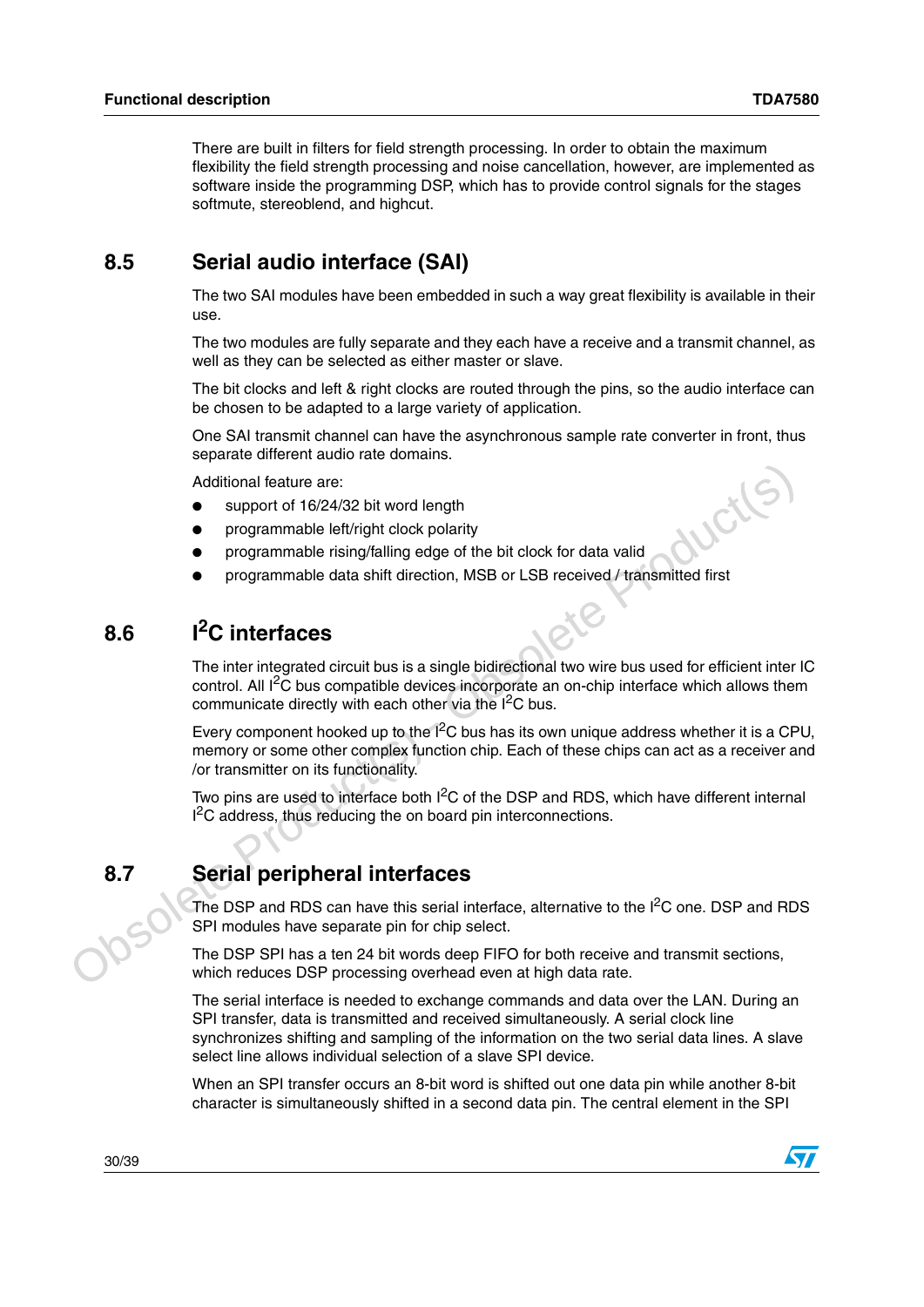system is the shift register and the read data buffer. The system is single buffered in the transfer direction and double buffered in the receive direction.

## <span id="page-30-0"></span>**8.8 High speed serial synchronous interface (HS3I)**

The high speed serial synchronous interface is a module to send and receive data at high rate (up to 9.25Mbit/s per channel) in order to exchange data between 2 separate TDA7580 chip.

The exchanged data are related to signals that are used to increase reception quality in car radio systems, which make use of antenna diversity based upon two separate antenna and tuner sections.

The channel synchronization clock has a programmable duty cycle, so to reduce in band harmonics noise.

## <span id="page-30-1"></span>**8.9 Tuner AGC keying DAC (KEYDAC)**

**S.9**<br> **Conserverse This DAC (Seyring DAC (KEYDAC)**<br>
This DAC provides the front-end tuner with an analogue signal to be used to control the<br>
automatic gain controlled stage, thus giving all time the best voltage dynami This DAC provides the front-end tuner with an analogue signal to be used to control the automatic gain controlled stage, thus giving all time the best voltage dynamic range at the IFADC input.

### <span id="page-30-2"></span>**8.10 Asynchronous sample rate converter (ASRC)**

This hardware module provides a very flexible way to adapt the internal audio rate, to the one of an external source. It does not require further work off the DSP.

There is no need to explicitly configure the input and the output sample rates, as the ASRC solves this problem with an automatic digital ratio locked loop.

Main features are:

- Automatic tracking of sample frequency
- Fully digital ratio locked loop
- Sampling clock jitter rejection
- Up conversion up to 1:2 Ratio
- **Linear phase**

# <span id="page-30-3"></span>**8.11 IF band pass** Σ Δ **analogue to digital converter (IFADC)**

The IFADC is a band pass Sigma Delta A to D converter with sampling rate of 37.05MHz (nominal) and notch frequency of 10.7MHz. The structure is a second order switched capacitor multi bit modulator with self calibration algorithm to adjust the notch frequency.

The differential ended input allows 4.0Vpp voltage dynamic range, and reduces the inferred noise back to the previous stage (tuner), and in turn gives high rejection to common mode noises.

The high linearity (very high IMD) is needed to fulfill good response of the channel equalization algorithm.

Low thermal and 1/f noise assures high dynamic range.

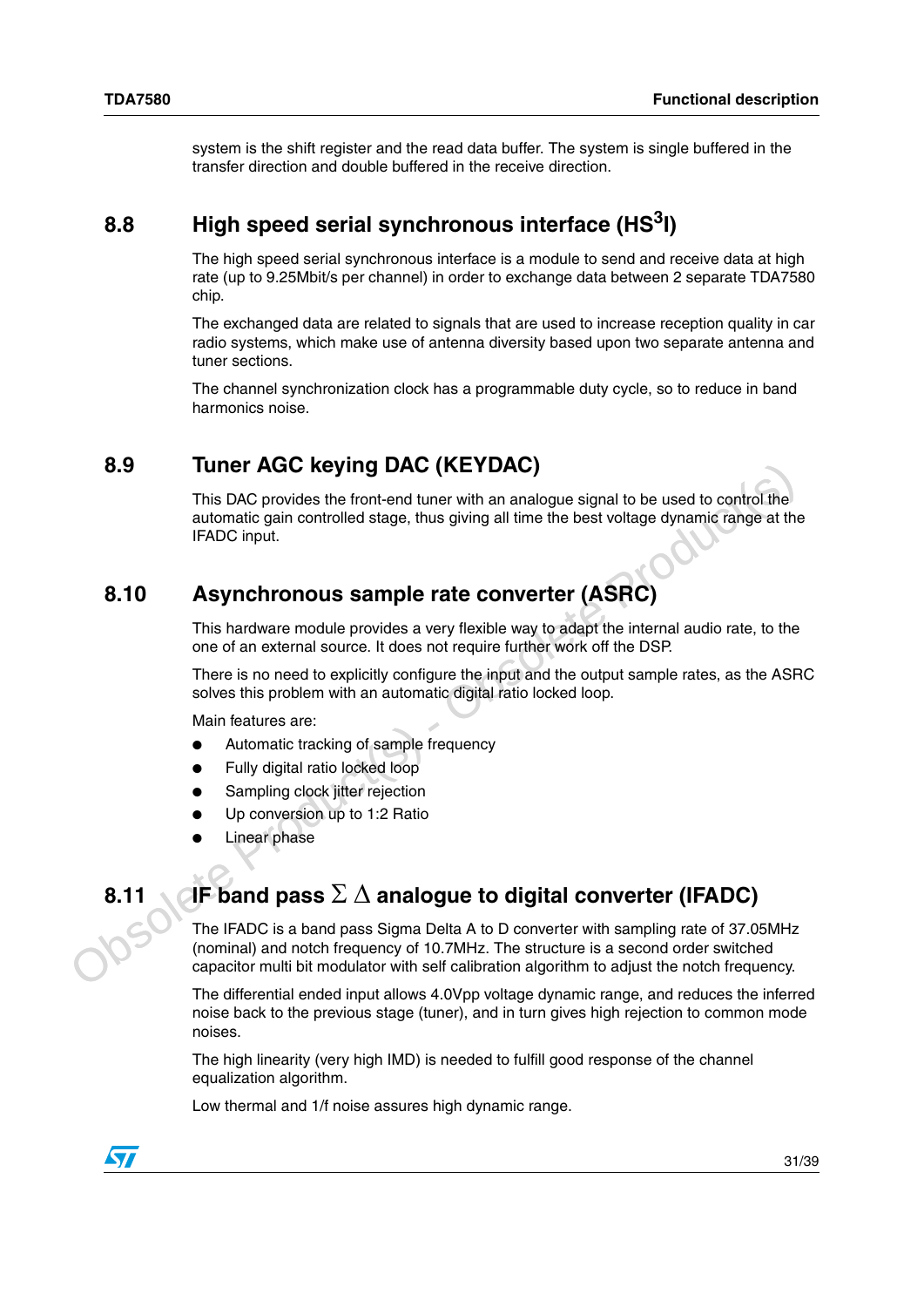### <span id="page-31-0"></span>**8.12 Digital down converter (DDC)**

The DDC module allows to evaluate the in-phase and quadrature components of the incoming digital IF signal.

The I and Q computation is performed by the DDC block, which at the same time shifts down to 0-IF frequency the incoming digital signal.

After the down conversion the rate is still very high (at the 37.05MHz rate); a SincK filter samples data down by a factor of 32, decreasing it to 1.1578MHz. An additional decimation is performed by the subsequent FIR filters, thus lowering the data rate at the final 289.45kHz, being the MPX data rate.

### <span id="page-31-1"></span>**8.13 RDS**

The RDS block is an hardware cell able to process RDS/RBDS signal, intended for recovering the inaudible RDS/RBDS information which are transmitted by most of FM radio broadcasting stations.

It comprises of the following:

- Demodulation of the european radio data system (RDS)
- Demodulation of the US radio broadcast data system (RDBS)
- Automatic group and block synchronisation with flywheel mechanism
- Error detection and correction
- RAM buffer with a storage capacity of 24 RDS blocks and related status information
- $\bullet$  I<sup>2</sup>C and SPI interface, with pins shared with the DSP I<sup>2</sup>C/SPI

After filtering the oversampled MPX signal, the RDS/RDBS demodulator extracts the RDS data clock, RDS data signal and the quality information.

The following RDS/RBDS decoder synchronizes the bitwise RDS stream to a group and block wise information. This processing also includes error detection and error correction algorithms.

In addition, an automatic flywheel control avoids exhausting the data exchange between RDS/RDBS processor and the host.

## <span id="page-31-2"></span>**8.14 AM/FM Detector (CORDIC)**

Dioudzastary stations<br>
in comprises of the following:<br>
Demodulation of the european radio data system (RDBS)<br>
• Demodulation of the US radio broadcast data system (RDBS)<br>
• Comodulation of the US radio broadcast data sys The AM/FM detector is a fully programmable peripheral used to detect the phase, amplitude and frequency information of an input complex signal (in-phase and quadrature signals). It can be used to demodulate PM, AM and FM modulated signals. The detection is performed using a high accuracy CORDIC algorithm, working essentially as a cartesian to polar transformer.

Four CORDICs are available to allow concurrent software calls.

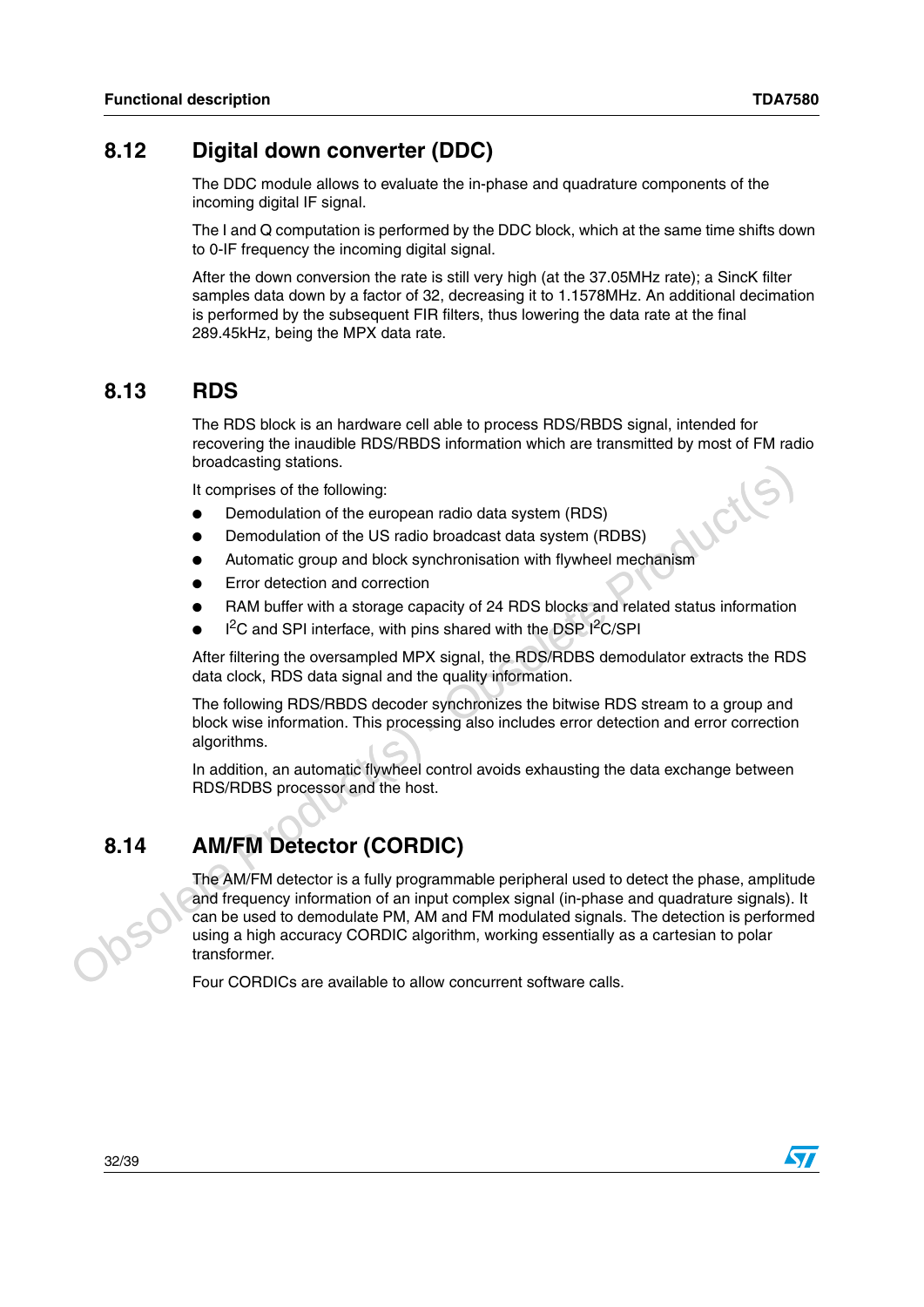# <span id="page-32-0"></span>**9 Application diagrams**

<span id="page-32-1"></span>



In this mode an external slave stereo DAC, like the ST TDA7535, can be easily connected and the TDA7580 outputs the audio from radio station at 36kHz rate.

<span id="page-32-2"></span>



An external digital audio device is connected externally as a digital audio master, and the internal TDA7580 sample rate converter is responsible for the conversion from internal 36kHz to the external audio rate.

 $\sqrt{}$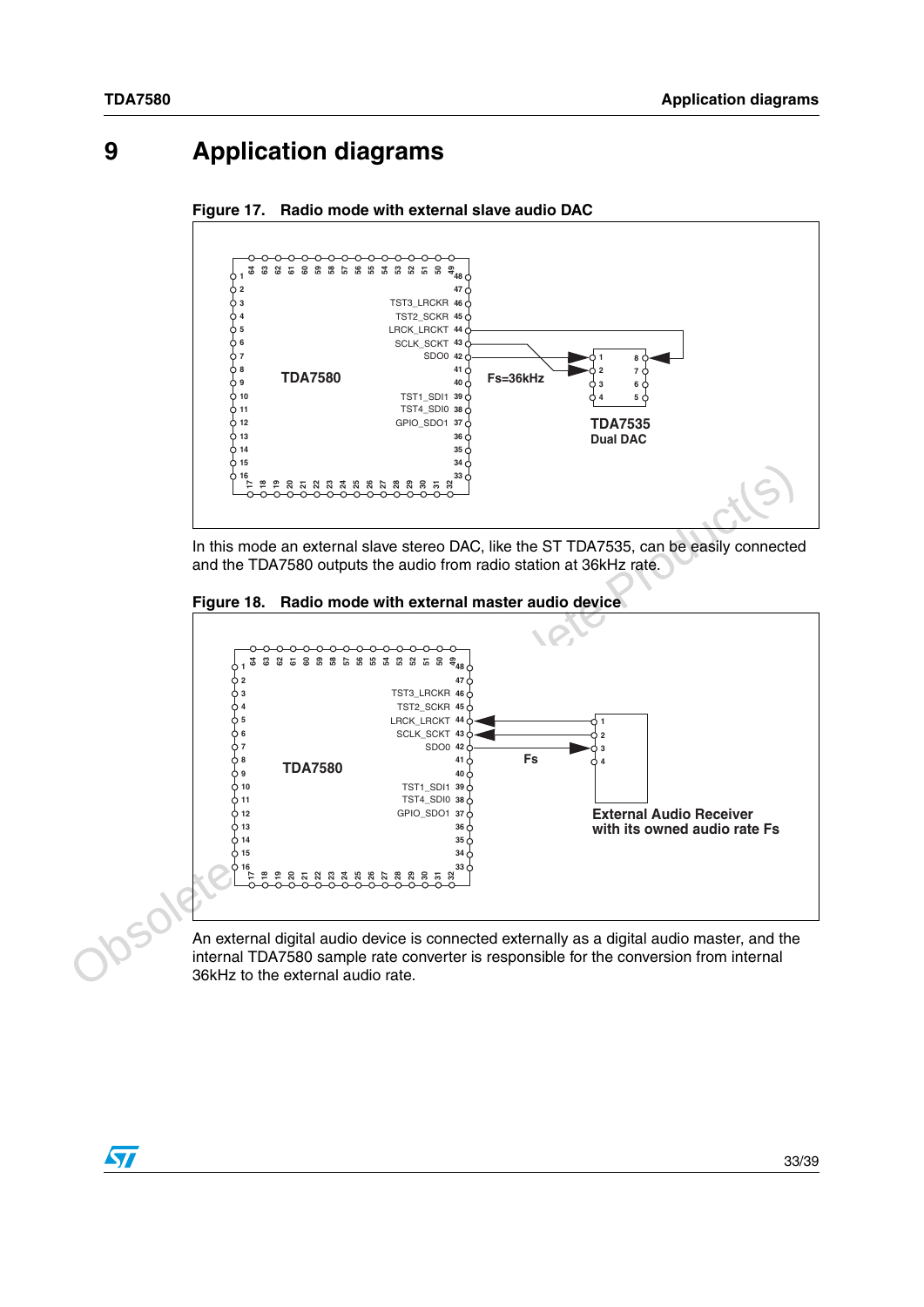$\overline{\mathbf{S}}$ 



<span id="page-33-0"></span>**Figure 19. Audio mode with external slave audio device**

The 2 stereo channel serial audio interface of the TDA7580 chip allows a very flexible application in which external audio source/sinks can be connected.

The 2 stereo channel serial audio interface of the TDA7580 chip allows a very flexible<br>application in which external audio source/sinks can be connected.<br>The example shows an external CD player digital output giving the ma The example shows an external CD player digital output giving the main Fs audio rate of the whole system. This rate is also the one of the external DACs and an ADC, being configured as slave.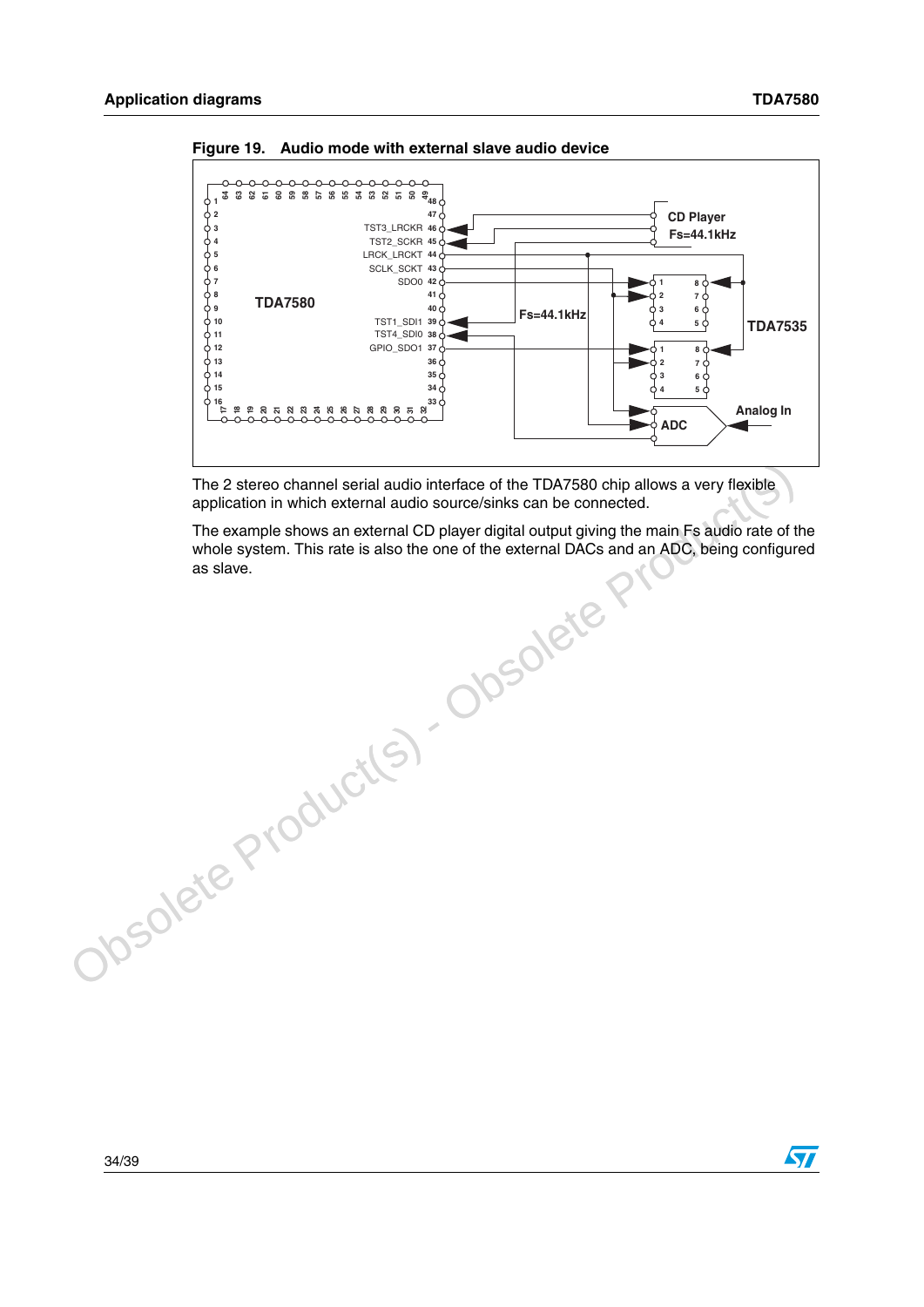# <span id="page-34-0"></span>**9.1 Electrical application scheme**

The following application diagram is only an example. For real application setup, it is necessary to refer to the application notes.



<span id="page-34-1"></span>

*Note: VCMOP capacitor (4.7uF) is only needed for CA silicon. This is needed to be consistent with "pin description " in [Table 6](#page-13-1)* 4.7

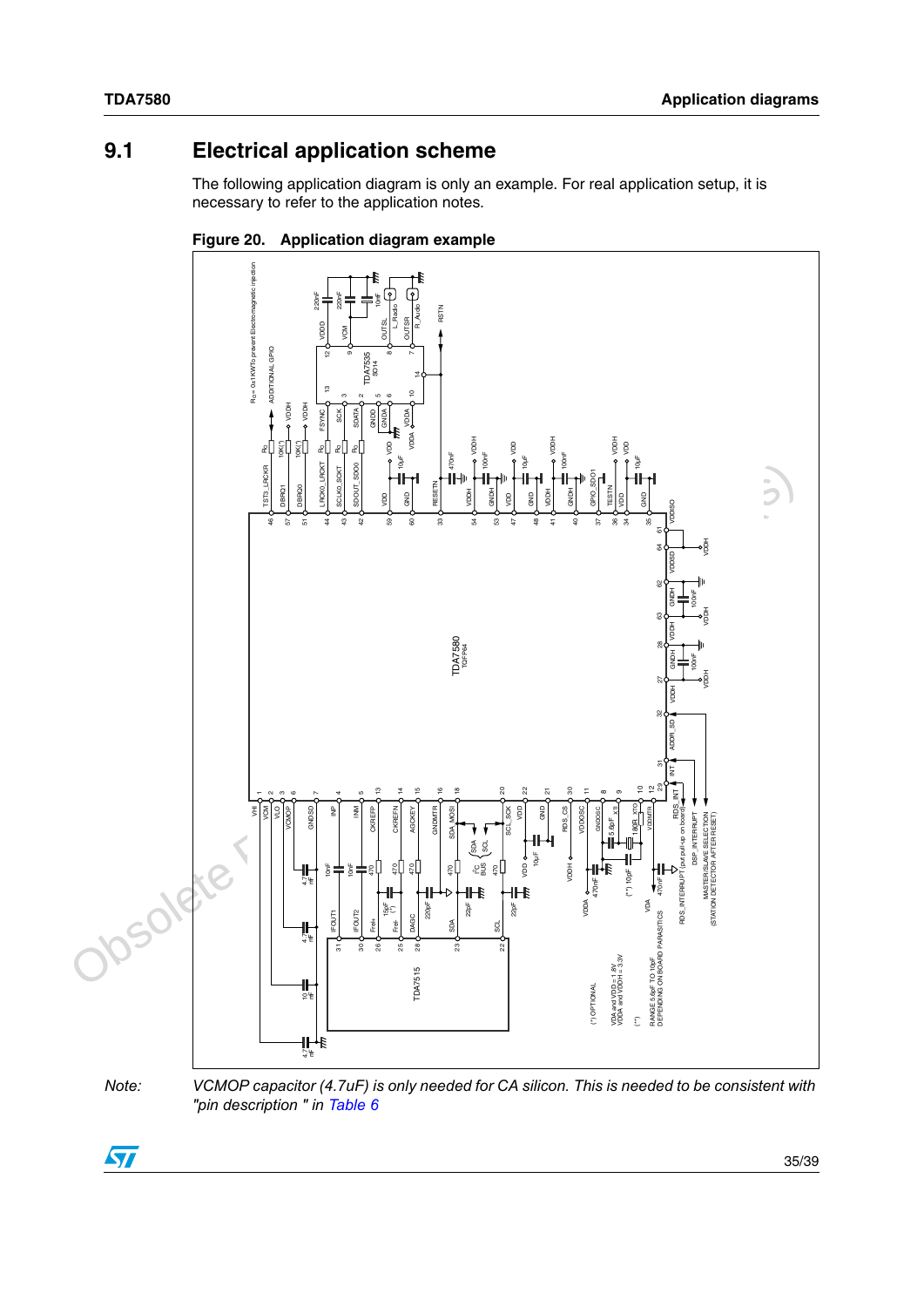$\sqrt{2}$ 

# <span id="page-35-0"></span>**10 Package marking**

<span id="page-35-1"></span>

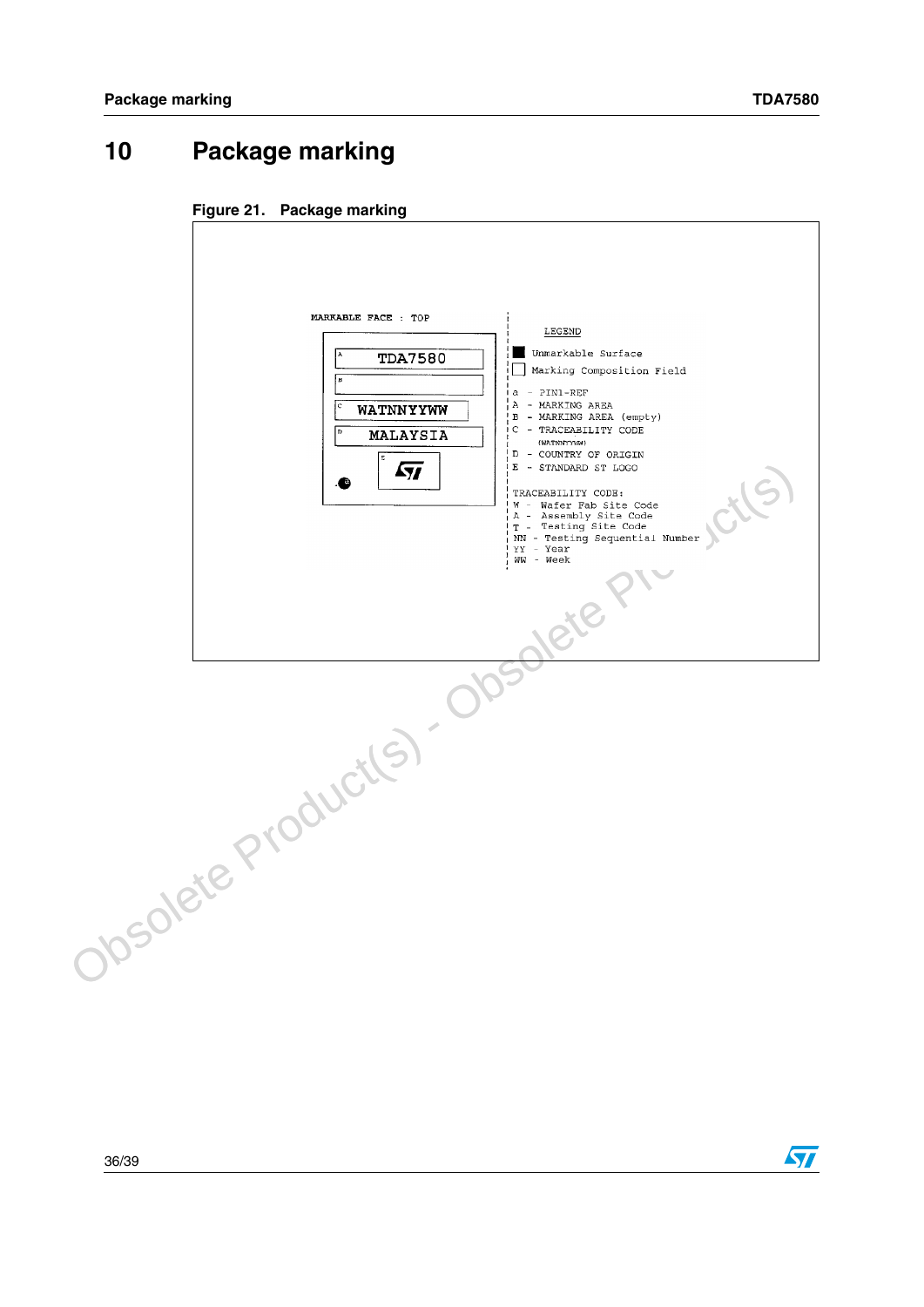# <span id="page-36-0"></span>**11 Package information**

In order to meet environmental requirements, ST offers these devices in ECOPACK® packages. These packages have a lead-free second level interconnect. The category of second level interconnect is marked on the package and on the inner box label, in compliance with JEDEC standard JESD97. The maximum ratings related to soldering conditions are also marked on the inner box label.

ECOPACK is an ST trademark. ECOPACK specifications are available at: www.st.com.



<span id="page-36-1"></span>**Figure 22. Mechanical, data and package dimensions**

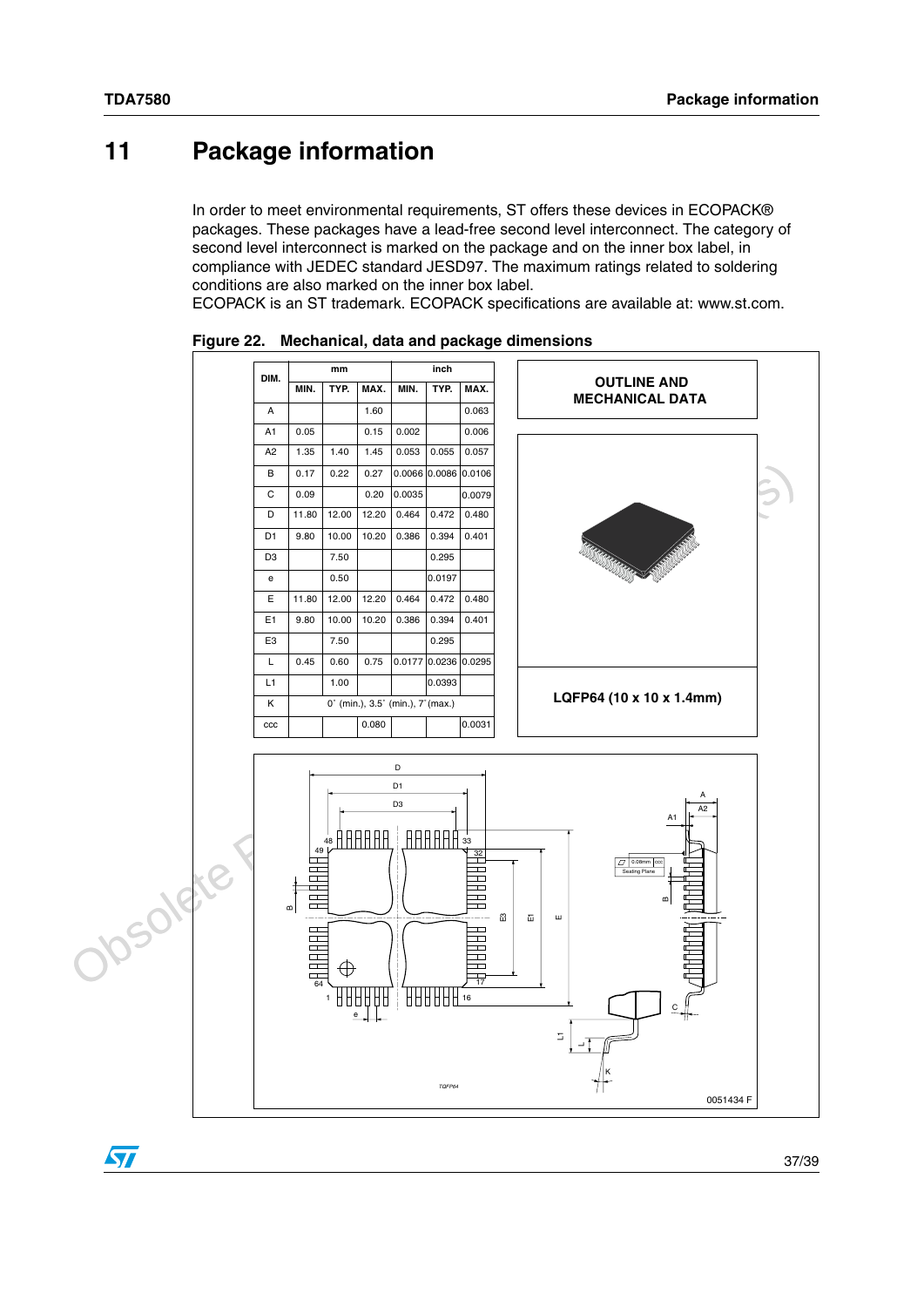# <span id="page-37-0"></span>**12 Revision history**

|                                    | <b>Date</b>  | <b>Revision</b> | <b>Changes</b>                                                                                                                                                                                                                                                                                                    |  |  |  |
|------------------------------------|--------------|-----------------|-------------------------------------------------------------------------------------------------------------------------------------------------------------------------------------------------------------------------------------------------------------------------------------------------------------------|--|--|--|
|                                    | 24-Jan-06    | 1               | Initial release.                                                                                                                                                                                                                                                                                                  |  |  |  |
|                                    | 01-Jun-04    | $\overline{c}$  | Changed the style look following the "Corporate technical<br>publications design guide.<br>Changed the maturity from product preview to final.                                                                                                                                                                    |  |  |  |
|                                    | 01-Dec-04    | 3               | Included legend for I/O definition.<br>Included separated specification for the 2 SPI (BSPI and RDS-SPI).<br>Upgraded all tables with temperature range and electrical / timing<br>parameters.<br>Changed description of PIN 6 in PIN description table.<br>Added new sub section titled AM/FM Detector (CORDIC). |  |  |  |
|                                    | $01$ -Jan-06 | 4               | Updated all tables.                                                                                                                                                                                                                                                                                               |  |  |  |
|                                    | 09-Mar-07    | $\overline{5}$  | Package changed, layout and text modifications                                                                                                                                                                                                                                                                    |  |  |  |
| Josolete Product(s). Obsolete Prod |              |                 |                                                                                                                                                                                                                                                                                                                   |  |  |  |

<span id="page-37-1"></span>Table 22. **Document revision history**